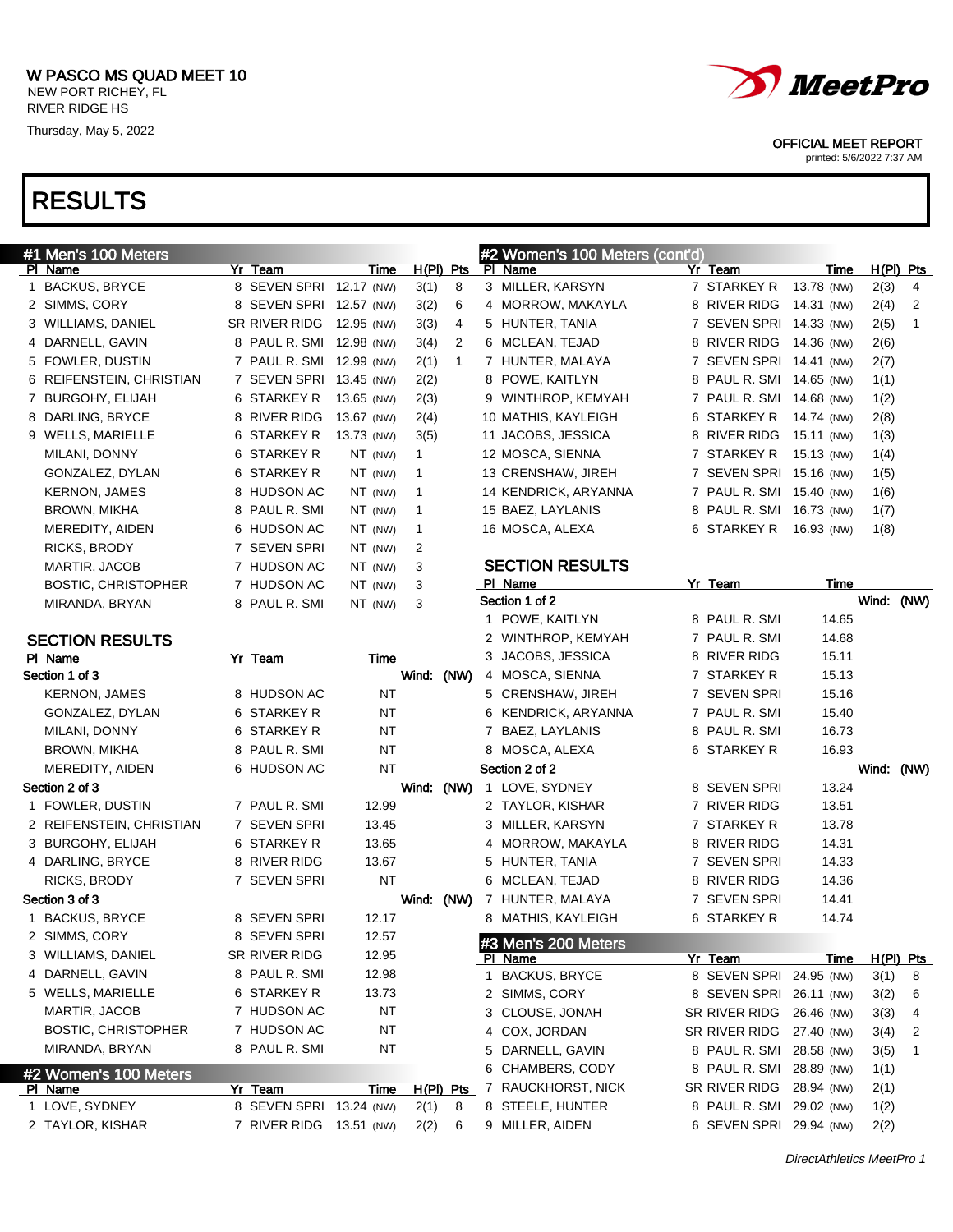

#### OFFICIAL MEET REPORT

printed: 5/6/2022 7:37 AM

| #3 Men's 200 Meters (cont'd)     |                          |            |              |              |   | #4 Women's 200 Meters (cont'd) |                          |             |              |                |
|----------------------------------|--------------------------|------------|--------------|--------------|---|--------------------------------|--------------------------|-------------|--------------|----------------|
| PI Name                          | Yr Team                  | Time       | $H(PI)$ Pts  |              |   | PI Name                        | Yr Team                  | Time        |              | $H(PI)$ Pts    |
| 10 BECHTLE, MATEO                | 8 PAUL R. SMI            | 30.11 (NW) | 1(3)         |              |   | 14 SCATES, ZYON                | 8 RIVER RIDG             | 34.05 (NW)  | 1(6)         |                |
| 11 WELLS, MARIELLE               | 6 STARKEY R              | 30.17 (NW) | 3(6)         |              |   | 15 SAGAN, DANICA               | 6 STARKEY R              | 35.44 (NW)  | 1(7)         |                |
| 12 GONZALEZ, DYLAN               | 6 STARKEY R              | 31.16 (NW) | 2(3)         |              |   | 16 RODRIGUEZ, YARINIELY        | 7 PAUL R. SMI 36.07 (NW) |             | 1(8)         |                |
| 13 LABRUZZO, ROCCO               | 6 STARKEY R              | 33.26 (NW) | 2(4)         |              |   |                                |                          |             |              |                |
| <b>BOSTIC, CHRISTOPHER</b>       | 7 HUDSON AC              | NT (NW)    | $\mathbf{1}$ |              |   | <b>SECTION RESULTS</b>         |                          |             |              |                |
| MEREDITY, AIDEN                  | 6 HUDSON AC              | NT (NW)    | $\mathbf{1}$ |              |   | PI Name                        | Yr Team                  | Time        |              |                |
| HAMILTON, NATHANYEL              | 6 SEVEN SPRI             | NT (NW)    | 2            |              |   | Section 1 of 2                 |                          |             | Wind:        | (NW)           |
| BURGOHY, ELIJAH                  | 6 STARKEY R              | NT (NW)    | 3            |              |   | 1 WINTHROP, KEMYAH             | 7 PAUL R. SMI            | 31.47       |              |                |
|                                  |                          |            |              |              |   | 2 KENDRICK, ARYANNA            | 7 PAUL R. SMI            | 32.55       |              |                |
| <b>SECTION RESULTS</b>           |                          |            |              |              |   | 3 WARD, ZA'NIA                 | 7 PAUL R. SMI            | 32.60       |              |                |
| PI Name                          | Yr Team                  | Time       |              |              | 4 | BOTARELLI, FABIANA             | 6 STARKEY R              | 33.37       |              |                |
| Section 1 of 3                   |                          |            | Wind: (NW)   |              |   | 5 BELL, LAYLA                  | 6 STARKEY R              | 33.42       |              |                |
| 1 CHAMBERS, CODY                 | 8 PAUL R. SMI            | 28.89      |              |              |   | 6 SCATES, ZYON                 | 8 RIVER RIDG             | 34.05       |              |                |
| 2 STEELE, HUNTER                 | 8 PAUL R. SMI            | 29.02      |              |              |   | 7 SAGAN, DANICA                | 6 STARKEY R              | 35.44       |              |                |
| 3 BECHTLE, MATEO                 | 8 PAUL R. SMI            | 30.11      |              |              |   | 8 RODRIGUEZ, YARINIELY         | 7 PAUL R. SMI            | 36.07       |              |                |
| <b>BOSTIC, CHRISTOPHER</b>       | 7 HUDSON AC              | NT         |              |              |   | Section 2 of 2                 |                          |             |              | Wind: (NW)     |
| MEREDITY, AIDEN                  | 6 HUDSON AC              | <b>NT</b>  |              |              |   | 1 LOVE, SYDNEY                 | 8 SEVEN SPRI             | 27.90       |              |                |
| Section 2 of 3                   |                          |            | Wind: (NW)   |              |   | 2 CHATMAN, AVERY               | 8 RIVER RIDG             | 28.17       |              |                |
| 1 RAUCKHORST, NICK               | SR RIVER RIDG            | 28.94      |              |              |   | 3 TAYLOR, KISHAR               | 7 RIVER RIDG             | 28.28       |              |                |
| 2 MILLER, AIDEN                  | 6 SEVEN SPRI             | 29.94      |              |              |   | 4 MILLER, KARSYN               | 7 STARKEY R              | 29.15       |              |                |
| 3 GONZALEZ, DYLAN                | 6 STARKEY R              | 31.16      |              |              |   | 5 DIETZ, AVA                   | 7 SEVEN SPRI             | 31.15       |              |                |
| 4 LABRUZZO, ROCCO                | 6 STARKEY R              | 33.26      |              |              | 6 | COYLE, GABRIELLA               | 7 SEVEN SPRI             | 31.29       |              |                |
| HAMILTON, NATHANYEL              | 6 SEVEN SPRI             | <b>NT</b>  |              |              |   | 7 BEAUVAIS, EMILY              | 7 SEVEN SPRI             | 31.89       |              |                |
| Section 3 of 3                   |                          |            | Wind: (NW)   |              |   | 8 DEGENNARO, OLIVIA            | 6 RIVER RIDG             | 32.34       |              |                |
| 1 BACKUS, BRYCE                  | 8 SEVEN SPRI             | 24.95      |              |              |   | #5 Men's 400 Meters            |                          |             |              |                |
| 2 SIMMS, CORY                    | 8 SEVEN SPRI             | 26.11      |              |              |   | PI Name                        | Yr Team                  | <u>Time</u> |              | H(PI) Pts      |
| 3 CLOUSE, JONAH                  | SR RIVER RIDG            | 26.46      |              |              | 1 | TILLMAN, PHARAOH               | 7 RIVER RIDG             | 56.66       | 3(1)         | 8              |
| 4 COX, JORDAN                    | SR RIVER RIDG            | 27.40      |              |              |   | 2 WILLIAMS, DANIEL             | SR RIVER RIDG            | 59.39       | 1(1)         | 6              |
| 5 DARNELL, GAVIN                 | 8 PAUL R. SMI            | 28.58      |              |              |   | 3 KING, NOAH                   | SR RIVER RIDG            | 59.80       | 3(2)         | 4              |
| 6 WELLS, MARIELLE                | 6 STARKEY R              | 30.17      |              |              |   | 4 FOWLER, DUSTIN               | 7 PAUL R. SMI            | 1:00.00     | 3(3)         | $\overline{2}$ |
| <b>BURGOHY, ELIJAH</b>           | 6 STARKEY R              | NT         |              |              | 5 | KING, DAREAL                   | 8 RIVER RIDG             | 1:00.15     | 2(1)         | $\mathbf{1}$   |
|                                  |                          |            |              |              |   | 6 RAWLINGS, LOGAN              | 8 SEVEN SPRI             | 1:00.26     | 3(4)         |                |
| #4 Women's 200 Meters<br>PI Name | Yr Team                  | Time       | $H(PI)$ Pts  |              |   | 7 PEABODY, ROBERT              | 8 SEVEN SPRI             | 1:00.48     | 3(5)         |                |
| 1 LOVE, SYDNEY                   | 8 SEVEN SPRI             | 27.90 (NW) | 2(1)         | 8            |   | 8 TONGCO, JESSE                | 7 SEVEN SPRI             | 1:03.60     | 3(6)         |                |
| 2 CHATMAN, AVERY                 | 8 RIVER RIDG 28.17 (NW)  |            | 2(2)         | 6            |   | 9 SVAY-MAKOWSKI, DEMETRE       | 7 PAUL R. SMI            | 1:04.52     | 1(2)         |                |
| 3 TAYLOR, KISHAR                 | 7 RIVER RIDG 28.28 (NW)  |            | 2(3)         | 4            |   | 10 BROWN, MIKHA                | 8 PAUL R. SMI            | 1:05.08     | 2(2)         |                |
| 4 MILLER, KARSYN                 | 7 STARKEY R 29.15 (NW)   |            | 2(4)         | 2            |   | 11 GONZALEZ, DYLAN             | 6 STARKEY R              | 1:06.00     | 3(7)         |                |
| 5 DIETZ, AVA                     | 7 SEVEN SPRI 31.15 (NW)  |            | 2(5)         | $\mathbf{1}$ |   | 12 WELLS, MARIELLE             | 6 STARKEY R              | 1:07.07     | 2(3)         |                |
| 6 COYLE, GABRIELLA               | 7 SEVEN SPRI 31.29 (NW)  |            | 2(6)         |              |   | 13 TIFER, BEN                  | 7 SEVEN SPRI             | 1:09.20     | 2(4)         |                |
| 7 WINTHROP, KEMYAH               | 7 PAUL R. SMI 31.47 (NW) |            | 1(1)         |              |   | 14 DARNELL, GAVIN              | 8 PAUL R. SMI            | 1:09.27     | 2(5)         |                |
| 8 BEAUVAIS, EMILY                | 7 SEVEN SPRI 31.89 (NW)  |            | 2(7)         |              |   | 15 BOVA, OWEN                  | 7 STARKEY R              | 1:18.28     | 2(6)         |                |
| 9 DEGENNARO, OLIVIA              | 6 RIVER RIDG 32.34 (NW)  |            | 2(8)         |              |   | 16 RAY, DAYTON                 | 6 STARKEY R              | 1:25.38     |              |                |
|                                  |                          |            |              |              |   | <b>BOSTIC, CHRISTOPHER</b>     |                          |             | 2(7)         |                |
|                                  |                          |            |              |              |   |                                |                          |             |              |                |
| 10 KENDRICK, ARYANNA             | 7 PAUL R. SMI 32.55 (NW) |            | 1(2)         |              |   |                                | 7 HUDSON AC              | NT          | 2            |                |
| 11 WARD, ZA'NIA                  | 7 PAUL R. SMI 32.60 (NW) |            | 1(3)         |              |   | MEREDITY, AIDEN                | 6 HUDSON AC              | NT          | 1            |                |
| 12 BOTARELLI, FABIANA            | 6 STARKEY R              | 33.37 (NW) | 1(4)         |              |   | MARIER, ROBERT                 | 6 HUDSON AC              | NT          | $\mathbf{1}$ |                |
| 13 BELL, LAYLA                   | 6 STARKEY R              | 33.42 (NW) | 1(5)         |              |   | BROWN, O'DELL                  | 8 HUDSON AC              | NT          | -3           |                |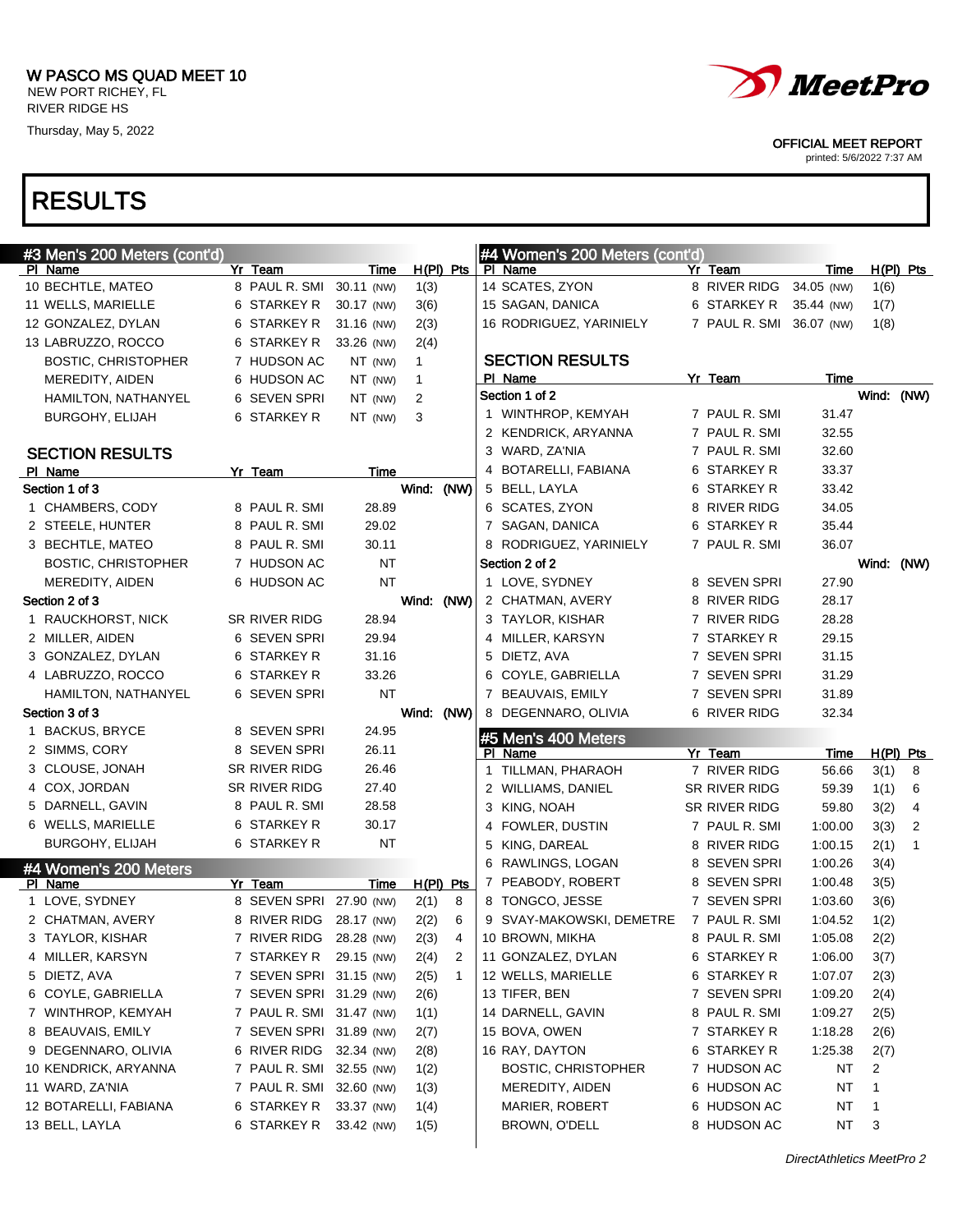#5 Men's 400 Meters (cont'd)

Thursday, May 5, 2022

#### RESULTS

| <b>SECTION RESULTS</b>     |               |           |             |                |   | PI Name                   | Yr Team       | <b>Time</b> |           |                         |
|----------------------------|---------------|-----------|-------------|----------------|---|---------------------------|---------------|-------------|-----------|-------------------------|
| PI Name                    | Yr Team       | Time      |             |                |   | 1 LITTLE, KAYLANA         | 7 PAUL R. SMI | 1:12.32     |           |                         |
| Section 1 of 3             |               |           |             |                |   | 2 ZARAZUA, VALERY         | 7 PAUL R. SMI | 1:14.65     |           |                         |
| 1 WILLIAMS, DANIEL         | SR RIVER RIDG | 59.39     |             |                |   | 3 KERVIN, VANESSA         | 6 PAUL R. SMI | 1:15.22     |           |                         |
| 2 SVAY-MAKOWSKI, DEMETRE   | 7 PAUL R. SMI | 1:04.52   |             |                |   | 4 ROBERTS, MACIE          | 6 STARKEY R   | 1:16.80     |           |                         |
| MEREDITY, AIDEN            | 6 HUDSON AC   | <b>NT</b> |             |                |   | 5 FIGUROA, VICTORIA       | 7 RIVER RIDG  | 1:17.96     |           |                         |
| <b>MARIER, ROBERT</b>      | 6 HUDSON AC   | <b>NT</b> |             |                |   | 6 BOTARELLI, FABIANA      | 6 STARKEY R   | 1:18.69     |           |                         |
| Section 2 of 3             |               |           |             |                |   | 7 FREYEN-ANGEL, JAIDEN    | 8 PAUL R. SMI | 1:19.56     |           |                         |
| 1 KING, DAREAL             | 8 RIVER RIDG  | 1:00.15   |             |                |   | 8 HAULTON, JORY           | 6 STARKEY R   | 1:28.45     |           |                         |
| 2 BROWN, MIKHA             | 8 PAUL R. SMI | 1:05.08   |             |                |   | Section 2 of 2            |               |             |           |                         |
| 3 WELLS, MARIELLE          | 6 STARKEY R   | 1:07.07   |             |                |   | 1 LOVE, SYDNEY            | 8 SEVEN SPRI  | 1:06.68     |           |                         |
| 4 TIFER, BEN               | 7 SEVEN SPRI  | 1:09.20   |             |                |   | 2 HUNTER, TANIA           | 7 SEVEN SPRI  | 1:06.87     |           |                         |
| 5 DARNELL, GAVIN           | 8 PAUL R. SMI | 1:09.27   |             |                |   | 3 HUNTER, MALAYA          | 7 SEVEN SPRI  | 1:07.67     |           |                         |
| 6 BOVA, OWEN               | 7 STARKEY R   | 1:18.28   |             |                |   | 4 BELL, EMMA              | 7 RIVER RIDG  | 1:13.97     |           |                         |
| 7 RAY, DAYTON              | 6 STARKEY R   | 1:25.38   |             |                |   | 5 BELL, LAYLA             | 6 STARKEY R   | 1:14.22     |           |                         |
| <b>BOSTIC, CHRISTOPHER</b> | 7 HUDSON AC   | <b>NT</b> |             |                |   | 6 KORALINE, KELLY         | 8 RIVER RIDG  | 1:15.61     |           |                         |
| Section 3 of 3             |               |           |             |                |   | 7 FERGUSON, AVA           | 7 SEVEN SPRI  | 1:16.79     |           |                         |
| 1 TILLMAN, PHARAOH         | 7 RIVER RIDG  | 56.66     |             |                |   | 8 VAN ZANDT, KAYLEY       | 7 RIVER RIDG  | 1:18.06     |           |                         |
| 2 KING, NOAH               | SR RIVER RIDG | 59.80     |             |                |   | #7 Men's 800 Meters       |               |             |           |                         |
| 3 FOWLER, DUSTIN           | 7 PAUL R. SMI | 1:00.00   |             |                |   | PI Name                   | Yr Team       | Time        | H(PI) Pts |                         |
| 4 RAWLINGS, LOGAN          | 8 SEVEN SPRI  | 1:00.26   |             |                | 1 | HINDMAN, CHRISTIAN        | 8 SEVEN SPRI  | 2:14.58     | 2(1)      | - 8                     |
| 5 PEABODY, ROBERT          | 8 SEVEN SPRI  | 1:00.48   |             |                |   | 2 JOSEPH, KIRAN           | SR RIVER RIDG | 2:29.07     | 2(2)      | 6                       |
| 6 TONGCO, JESSE            | 7 SEVEN SPRI  | 1:03.60   |             |                |   | 3 MONROY, RILEY           | 7 SEVEN SPRI  | 2:32.06     | 2(3)      | $\overline{\mathbf{4}}$ |
| 7 GONZALEZ, DYLAN          | 6 STARKEY R   | 1:06.00   |             |                |   | 4 BAIRD, DECKER           | 7 STARKEY R   | 2:33.56     | 2(4)      | $\overline{2}$          |
| BROWN, O'DELL              | 8 HUDSON AC   | <b>NT</b> |             |                |   | 5 KOENIG, BRENNAN         | 7 SEVEN SPRI  | 2:33.96     | 2(5)      | $\overline{1}$          |
| #6 Women's 400 Meters      |               |           |             |                |   | 6 BLASEWITZ, CARTER       | 7 SEVEN SPRI  | 2:34.63     | 2(6)      |                         |
| PI Name                    | Yr Team       | Time      | $H(PI)$ Pts |                |   | 7 BECHTLE, MATEO          | 8 PAUL R. SMI | 2:35.85     | 1(1)      |                         |
| 1 LOVE, SYDNEY             | 8 SEVEN SPRI  | 1:06.68   | 2(1)        | 8              |   | 8 HARRIGAN, DELTA         | 7 SEVEN SPRI  | 2:38.88     | 2(7)      |                         |
| 2 HUNTER, TANIA            | 7 SEVEN SPRI  | 1:06.87   | 2(2)        | 6              |   | 9 COLYER, CAMERON         | 7 SEVEN SPRI  | 2:38.90     | 2(8)      |                         |
| 3 HUNTER, MALAYA           | 7 SEVEN SPRI  | 1:07.67   | 2(3)        | 4              |   | 10 LEBLANC, JACKSON       | 7 SEVEN SPRI  | 2:39.05     | 2(9)      |                         |
| 4 LITTLE, KAYLANA          | 7 PAUL R. SMI | 1:12.32   | 1(1)        | $\overline{2}$ |   | 11 SVAY-MAKOWSKI, DEMETRE | 7 PAUL R. SMI | 2:39.28     | 1(2)      |                         |
| 5 BELL, EMMA               | 7 RIVER RIDG  | 1:13.97   | 2(4)        | $\mathbf{1}$   |   | 12 GARRETT, GRIFFIN       | SR RIVER RIDG | 2:39.45     | 1(3)      |                         |
| 6 BELL, LAYLA              | 6 STARKEY R   | 1:14.22   | 2(5)        |                |   | 13 OLAMPO, DONOVAN        | SR RIVER RIDG | 2:39.70     | 2(10)     |                         |
| 7 ZARAZUA, VALERY          | 7 PAUL R. SMI | 1:14.65   | 1(2)        |                |   | 14 MCCAFFREY, CHRIS       | 6 STARKEY R   | 2:45.52     | 2(11)     |                         |
| 8 KERVIN, VANESSA          | 6 PAUL R. SMI | 1:15.22   | 1(3)        |                |   | 15 ADAMY, JAKE            | 6 STARKEY R   | 2:49.04     | 2(12)     |                         |
| 9 KORALINE, KELLY          | 8 RIVER RIDG  | 1:15.61   | 2(6)        |                |   | 16 PARGOV, JACKSON        | SR RIVER RIDG | 2:49.28     | 2(13)     |                         |
| 10 FERGUSON, AVA           | 7 SEVEN SPRI  | 1:16.79   | 2(7)        |                |   | 17 MILLER, AIDEN          | 6 SEVEN SPRI  | 2:51.65     | 1(4)      |                         |
| 11 ROBERTS, MACIE          | 6 STARKEY R   | 1:16.80   | 1(4)        |                |   | 18 GERACI, BRANDON        | SR RIVER RIDG | 2:55.88     | 1(5)      |                         |
| 12 FIGUROA, VICTORIA       | 7 RIVER RIDG  | 1:17.96   | 1(5)        |                |   | 19 BOSSONE, DAVID         | 6 STARKEY R   | 2:56.70     | 1(6)      |                         |
| 13 VAN ZANDT, KAYLEY       | 7 RIVER RIDG  | 1:18.06   | 2(8)        |                |   | 20 CHEMNITZ, JACKSON      | 6 SEVEN SPRI  | 2:57.34     | 1(7)      |                         |
| 14 BOTARELLI, FABIANA      | 6 STARKEY R   | 1:18.69   | 1(6)        |                |   | 21 TUETKEN, TOBY          | 7 STARKEY R   | 2:57.87     | 1(8)      |                         |
| 15 FREYEN-ANGEL, JAIDEN    | 8 PAUL R. SMI | 1:19.56   | 1(7)        |                |   | 22 SIMON, WALTER          | SR RIVER RIDG | 2:58.02     | 1(9)      |                         |
| 16 HAULTON, JORY           | 6 STARKEY R   | 1:28.45   | 1(8)        |                |   | 23 OLSEN, LUKE            | 7 STARKEY R   | 2:58.67     | 1(10)     |                         |
|                            |               |           |             |                |   | 24 SQUIRES, COLTON        | 8 PAUL R. SMI | 2:59.40     | 1(11)     |                         |
| <b>SECTION RESULTS</b>     |               |           |             |                |   | 25 SIMPSON, MATTHEW       | 6 STARKEY R   | 2:59.94     | 1(12)     |                         |
| PI Name                    | Yr Team       | Time      |             |                |   | 26 WILSON, JACKSON        | 6 SEVEN SPRI  | 3:01.57     | 1(13)     |                         |
| Section 1 of 2             |               |           |             |                |   | 27 BOVA, OWEN             | 7 STARKEY R   | 3:01.86     | 1(14)     |                         |

#6 Women's 400 Meters (cont'd)



OFFICIAL MEET REPORT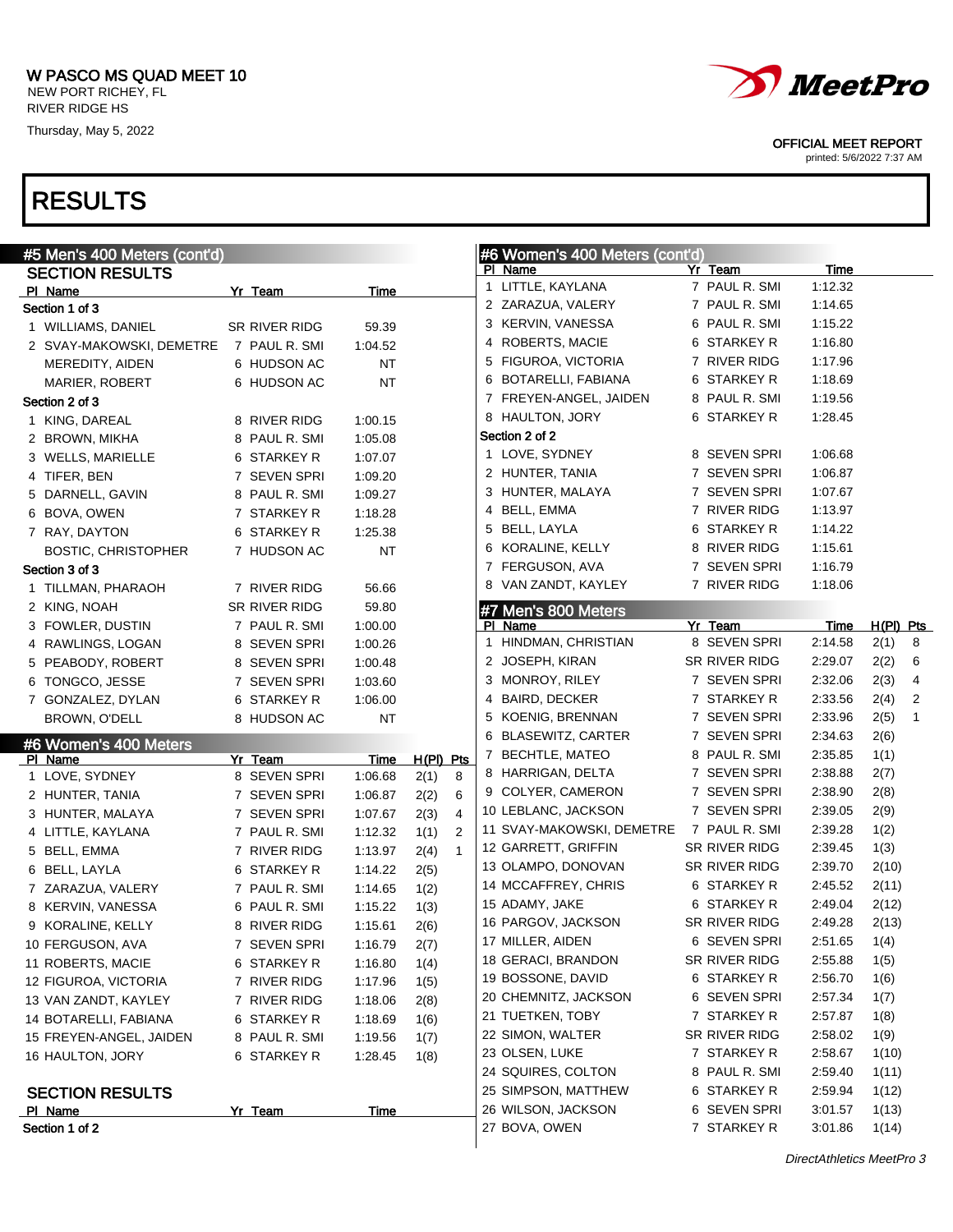



OFFICIAL MEET REPORT

| #7 Men's 800 Meters (cont'd)             |                              |                    |             | #7 Men's 800 Meters (cont'd)     |                   |             |                      |
|------------------------------------------|------------------------------|--------------------|-------------|----------------------------------|-------------------|-------------|----------------------|
| PI Name                                  | Yr Team                      | <b>Time</b>        | $H(PI)$ Pts | PI Name                          | Yr Team           | Time        |                      |
| 28 RAY, DAYTON                           | 6 STARKEY R                  | 3:05.31            | 1(15)       | 25 LOCKHART, THOMAS              | SR RIVER RIDG     | 3:19.47     |                      |
| 29 LABRUZZO, ROCCO                       | 6 STARKEY R                  | 3:06.34            | 1(16)       | 26 DIPAOLA, ANTHONY              | 6 SEVEN SPRI      | 3:24.33     |                      |
| 30 DEYSSON, MICAH                        | 6 STARKEY R                  | 3:06.78            | 1(17)       | 27 MEDLIN, TYLER                 | SR RIVER RIDG     | 3:25.73     |                      |
| 31 GOOLEY, JACOB                         | 7 STARKEY R                  | 3:07.65            | 1(18)       | 28 BONZO, GRAYSON                | 8 PAUL R. SMI     | 3:27.40     |                      |
| 32 POWERS, COLTON                        | SR RIVER RIDG                | 3:08.70            | 1(19)       | 29 SIMMS, PAYTON                 | 6 SEVEN SPRI      | 3:31.35     |                      |
| 33 LOMERSON, KAMERON                     | 8 RIVER RIDG                 | 3:11.87            | 1(20)       | 30 KAPPLER, CODY                 | SR RIVER RIDG     | 3:32.95     |                      |
| 34 GROSS, OWEN                           | 6 STARKEY R                  | 3:13.20            | 1(21)       | 31 CRUMP, ABRAHAM                | SR RIVER RIDG     | 3:33.12     |                      |
| 35 MILLER, LIAM                          | 7 SEVEN SPRI                 | 3:13.85            | 1(22)       | 32 MOORE, DANIEL                 | SR RIVER RIDG     | 3:33.72     |                      |
| 36 DIPAOLA, AIDAN                        | 6 SEVEN SPRI                 | 3:17.06            | 1(23)       | Section 2 of 2                   |                   |             |                      |
| 37 MOCSARY, STEPHEN                      | 7 RIVER RIDG                 | 3:17.37            | 1(24)       | 1 HINDMAN, CHRISTIAN             | 8 SEVEN SPRI      | 2:14.58     |                      |
| 38 LOCKHART, THOMAS                      | SR RIVER RIDG                | 3:19.47            | 1(25)       | 2 JOSEPH, KIRAN                  | SR RIVER RIDG     | 2:29.07     |                      |
| 39 DIPAOLA, ANTHONY                      | 6 SEVEN SPRI                 | 3:24.33            | 1(26)       | 3 MONROY, RILEY                  | 7 SEVEN SPRI      | 2:32.06     |                      |
| 40 MEDLIN, TYLER                         | SR RIVER RIDG                | 3:25.73            | 1(27)       | 4 BAIRD, DECKER                  | 7 STARKEY R       | 2:33.56     |                      |
| 41 BONZO, GRAYSON                        | 8 PAUL R. SMI                | 3:27.40            | 1(28)       | 5 KOENIG, BRENNAN                | 7 SEVEN SPRI      | 2:33.96     |                      |
| 42 SIMMS, PAYTON                         | 6 SEVEN SPRI                 | 3:31.35            | 1(29)       | 6 BLASEWITZ, CARTER              | 7 SEVEN SPRI      | 2:34.63     |                      |
| 43 KAPPLER, CODY                         | SR RIVER RIDG                | 3:32.95            | 1(30)       | 7 HARRIGAN, DELTA                | 7 SEVEN SPRI      | 2:38.88     |                      |
| 44 CRUMP, ABRAHAM                        | SR RIVER RIDG                | 3:33.12            | 1(31)       | 8 COLYER, CAMERON                | 7 SEVEN SPRI      | 2:38.90     |                      |
| 45 MOORE, DANIEL                         | SR RIVER RIDG                | 3:33.72            | 1(32)       | 9 LEBLANC, JACKSON               | 7 SEVEN SPRI      | 2:39.05     |                      |
|                                          |                              |                    |             | 10 OLAMPO, DONOVAN               | SR RIVER RIDG     | 2:39.70     |                      |
| <b>SECTION RESULTS</b>                   |                              |                    |             | 11 MCCAFFREY, CHRIS              | 6 STARKEY R       | 2:45.52     |                      |
| PI Name                                  | Yr Team                      | Time               |             | 12 ADAMY, JAKE                   | 6 STARKEY R       | 2:49.04     |                      |
| Section 1 of 2                           |                              |                    |             | 13 PARGOV, JACKSON               | SR RIVER RIDG     | 2:49.28     |                      |
| 1 BECHTLE, MATEO                         |                              |                    |             |                                  |                   |             |                      |
|                                          | 8 PAUL R. SMI                | 2:35.85            |             |                                  |                   |             |                      |
| 2 SVAY-MAKOWSKI, DEMETRE                 | 7 PAUL R. SMI                | 2:39.28            |             | #8 Women's 800 Meters<br>PI Name | Yr Team           | <u>Time</u> | $H(PI)$ Pts          |
| 3 GARRETT, GRIFFIN                       | SR RIVER RIDG                | 2:39.45            |             | 1 WATTS, STELLA                  | 6 STARKEY R       | 2:40.96     | 2(1)<br>8            |
| 4 MILLER, AIDEN                          | 6 SEVEN SPRI                 | 2:51.65            |             | 2 NARCISI, CHLOE                 | 8 SEVEN SPRI      | 2:45.04     | 2(2)<br>6            |
| 5 GERACI, BRANDON                        | SR RIVER RIDG                | 2:55.88            |             | 3 BAETANS, KILEY                 | 6 SEVEN SPRI      | 2:51.62     | 2(3)<br>4            |
| 6 BOSSONE, DAVID                         | 6 STARKEY R                  | 2:56.70            |             | 4 KROMOLICKI, CARLEE             | 8 SEVEN SPRI      | 2:52.00     | 2(4)<br>2            |
| 7 CHEMNITZ, JACKSON                      | 6 SEVEN SPRI                 | 2:57.34            |             | 5 ALVARADO, MALINA               | 7 STARKEY R       | 2:56.39     | 2(5)<br>$\mathbf{1}$ |
| 8 TUETKEN, TOBY                          | 7 STARKEY R                  | 2:57.87            |             | DEGROAT, KINSLEY<br>6            | 6 RIVER RIDG      | 2:56.45     | 2(6)                 |
| 9 SIMON, WALTER                          | SR RIVER RIDG                | 2:58.02            |             | 7 SMITH, CHEYANNE                | 8 RIVER RIDG      | 2:56.67     | 2(7)                 |
| 10 OLSEN, LUKE                           | 7 STARKEY R                  | 2:58.67            |             | 8 WELSH, BAILEY                  | 7 RIVER RIDG      | 3:02.04     | 2(8)                 |
| 11 SQUIRES, COLTON                       | 8 PAUL R. SMI                | 2:59.40            |             | 9 NOTI, FAY                      | 6 STARKEY R       | 3:02.41     | 2(9)                 |
| 12 SIMPSON, MATTHEW                      | 6 STARKEY R                  | 2:59.94            |             | 10 SIMON, KAI                    | 7 STARKEY R       | 3:04.41     | 2(10)                |
| 13 WILSON, JACKSON                       | 6 SEVEN SPRI                 | 3:01.57            |             | 11 HLEBAK, ALAYNA                | 6 STARKEY R       | 3:05.33     | 2(11)                |
| 14 BOVA, OWEN                            | 7 STARKEY R                  | 3:01.86            |             | 12 CADLE, HARMONY                | 8 RIVER RIDG      | 3:10.23     | 1(1)                 |
| 15 RAY, DAYTON                           | 6 STARKEY R                  | 3:05.31            |             | 13 HYNES, BROOKLYN               | 7 RIVER RIDG      | 3:12.64     | 2(12)                |
| 16 LABRUZZO, ROCCO                       | 6 STARKEY R                  | 3:06.34            |             | 14 HUSS, DIANA                   | 8 RIVER RIDG      | 3:15.46     | 2(13)                |
| 17 DEYSSON, MICAH                        | 6 STARKEY R                  | 3:06.78            |             | 15 JAMES, LILIANA                | 6 STARKEY R       | 3:16.30     | 1(2)                 |
| 18 GOOLEY, JACOB                         | 7 STARKEY R                  | 3:07.65            |             | 16 RUCKER, EMILEE                | 8 PAUL R. SMI     | 3:18.13     | 1(3)                 |
| 19 POWERS, COLTON                        | SR RIVER RIDG                | 3:08.70            |             | 17 MOSCA, ALEXA                  | 6 STARKEY R       | 3:19.35     | 1(4)                 |
| 20 LOMERSON, KAMERON                     | 8 RIVER RIDG                 | 3:11.87            |             | 18 BEAUVAIS, EMILY               | 7 SEVEN SPRI      | 3:19.69     | 1(5)                 |
| 21 GROSS, OWEN                           | 6 STARKEY R                  | 3:13.20            |             | 19 CRENSHAW, JIREH               | 7 SEVEN SPRI      | 3:20.05     | 1(6)                 |
| 22 MILLER, LIAM                          | 7 SEVEN SPRI                 | 3:13.85            |             | 20 ELLIS, TAYSHAUNA              | 7 SEVEN SPRI      | 3:20.35     | 1(7)                 |
| 23 DIPAOLA, AIDAN<br>24 MOCSARY, STEPHEN | 6 SEVEN SPRI<br>7 RIVER RIDG | 3:17.06<br>3:17.37 |             | 21 WATERS, HALEY                 | <b>RIVER RIDG</b> | 3:20.48     | 2(14)                |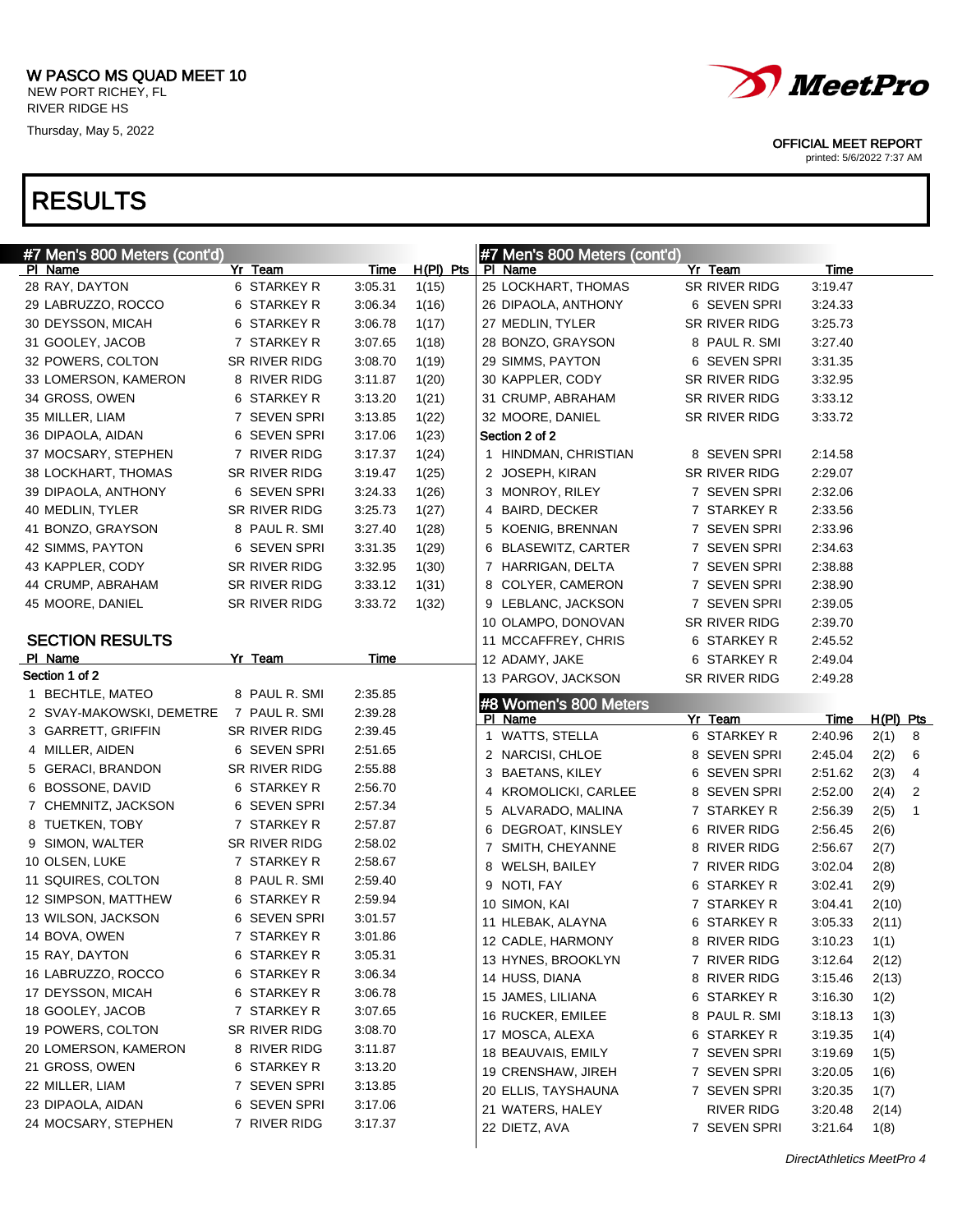





OFFICIAL MEET REPORT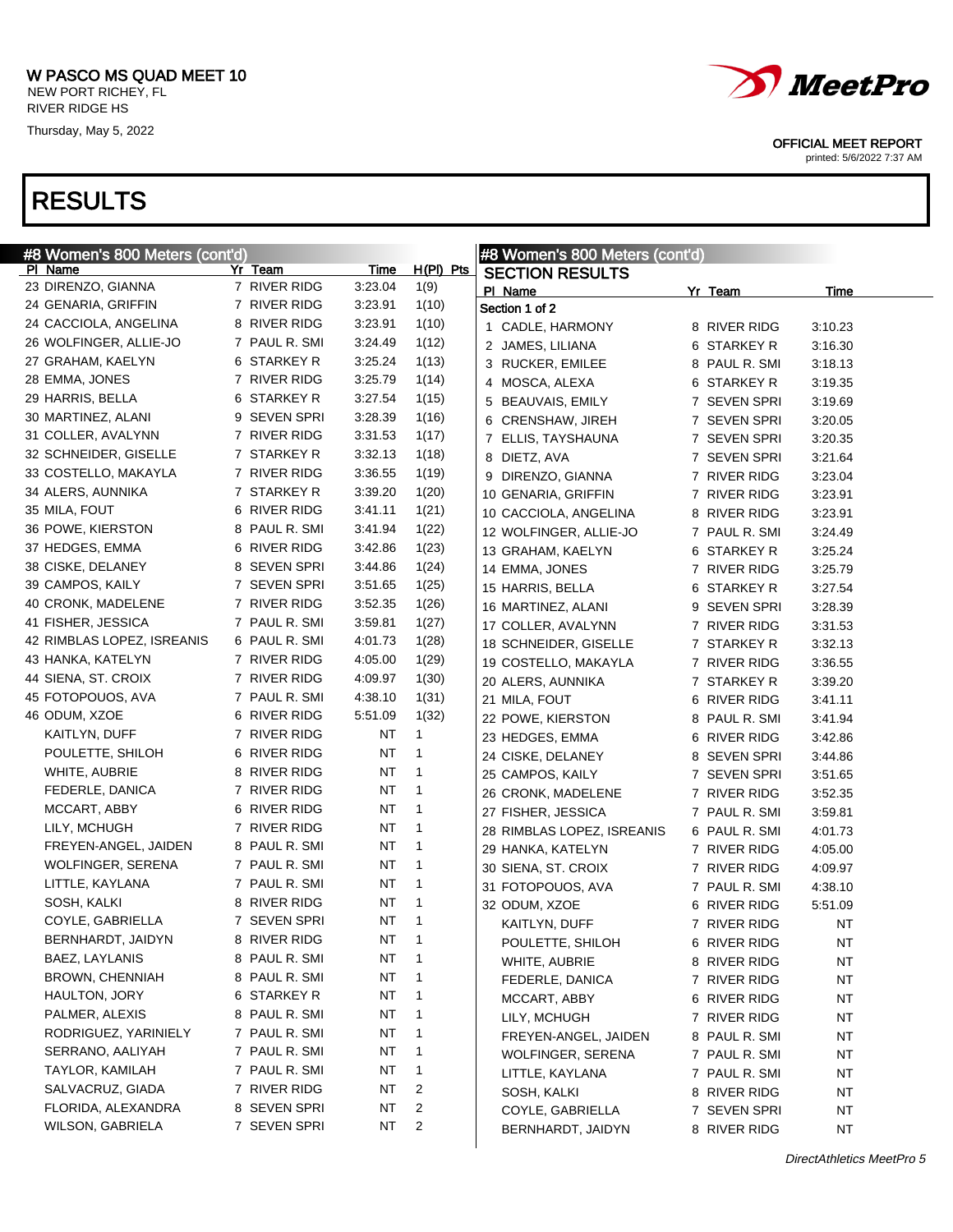# RESULTS



#### OFFICIAL MEET REPORT

| #8 Women's 800 Meters (cont'd) |               |               |             |             |              | #9 Men's 1600 Meters (cont'd) |               |             |                |
|--------------------------------|---------------|---------------|-------------|-------------|--------------|-------------------------------|---------------|-------------|----------------|
| PI Name                        | Yr Team       |               | <u>Time</u> |             |              | PI Name                       | Yr Team       | <b>Time</b> | $H(PI)$ Pts    |
| BAEZ, LAYLANIS                 |               | 8 PAUL R. SMI | <b>NT</b>   |             |              | HOPPER, CHRISTIAN             | SR RIVER RIDG | NT          | $\mathbf{1}$   |
| BROWN, CHENNIAH                |               | 8 PAUL R. SMI | <b>NT</b>   |             |              | MCCRANN, WILLIAM              | 8 PAUL R. SMI | NT          | 1              |
| HAULTON, JORY                  |               | 6 STARKEY R   | <b>NT</b>   |             |              | CALLEGARI, RILEY              | SR RIVER RIDG | NT          | $\mathbf 1$    |
| PALMER, ALEXIS                 |               | 8 PAUL R. SMI | <b>NT</b>   |             |              | CRUMP, ABRAHAM                | SR RIVER RIDG | NT          | $\overline{1}$ |
| RODRIGUEZ, YARINIELY           |               | 7 PAUL R. SMI | <b>NT</b>   |             |              | GIBSON, COOPER                | SR RIVER RIDG | NT          | $\overline{1}$ |
| SERRANO, AALIYAH               |               | 7 PAUL R. SMI | <b>NT</b>   |             |              | HIDECK, NATHAN                | SR RIVER RIDG | NT          | $\overline{1}$ |
| <b>TAYLOR, KAMILAH</b>         |               | 7 PAUL R. SMI | <b>NT</b>   |             |              | HURTADO, GAVIN                | SR RIVER RIDG | NT          | $\mathbf{1}$   |
| Section 2 of 2                 |               |               |             |             |              | LUIKART, COLTON               | SR RIVER RIDG | NT          | $\mathbf 1$    |
| 1 WATTS, STELLA                |               | 6 STARKEY R   | 2:40.96     |             |              | MUMMA, JIMMY                  | SR RIVER RIDG | NT          | $\overline{1}$ |
| 2 NARCISI, CHLOE               |               | 8 SEVEN SPRI  | 2:45.04     |             |              | PHILLIPS, RYDER               | SR RIVER RIDG | NT          | $\mathbf 1$    |
| 3 BAETANS, KILEY               |               | 6 SEVEN SPRI  | 2:51.62     |             |              | RIVERA, TAVIAN                | SR RIVER RIDG | NT          | $\mathbf{1}$   |
| 4 KROMOLICKI, CARLEE           |               | 8 SEVEN SPRI  | 2:52.00     |             |              | ANAYA, DAVID                  | 6 HUDSON AC   | NT          | 2              |
| 5 ALVARADO, MALINA             |               | 7 STARKEY R   | 2:56.39     |             |              | GARRETT, GRIFFIN              | SR RIVER RIDG | <b>NT</b>   | $\overline{2}$ |
| 6 DEGROAT, KINSLEY             |               | 6 RIVER RIDG  | 2:56.45     |             |              | PACE, AIDEN                   | 6 HUDSON AC   | <b>NT</b>   | 2              |
| 7 SMITH, CHEYANNE              |               | 8 RIVER RIDG  | 2:56.67     |             |              |                               |               |             |                |
| 8 WELSH, BAILEY                |               | 7 RIVER RIDG  | 3:02.04     |             |              | <b>SECTION RESULTS</b>        |               |             |                |
| 9 NOTI, FAY                    |               | 6 STARKEY R   | 3:02.41     |             |              | PI Name                       | Yr Team       | Time        |                |
| 10 SIMON, KAI                  |               | 7 STARKEY R   | 3:04.41     |             |              | Section 1 of 2                |               |             |                |
| 11 HLEBAK, ALAYNA              |               | 6 STARKEY R   | 3:05.33     |             |              | 1 SORE, LEVI                  | SR RIVER RIDG | 6:34.25     |                |
| 12 HYNES, BROOKLYN             |               | 7 RIVER RIDG  | 3:12.64     |             |              | 2 WASHBURN, LAYTON            | SR RIVER RIDG | 6:50.05     |                |
| 13 HUSS, DIANA                 |               | 8 RIVER RIDG  | 3:15.46     |             |              | 3 RIZZO, BEN                  | SR RIVER RIDG | 7:18.46     |                |
| 14 WATERS, HALEY               |               | RIVER RIDG    | 3:20.48     |             |              | 4 GRANT, KENNETH              | SR RIVER RIDG | 7:37.30     |                |
| SALVACRUZ, GIADA               |               | 7 RIVER RIDG  | <b>NT</b>   |             |              | 5 VARIAS, DIMITRI             | 7 PAUL R. SMI | 7:49.28     |                |
| FLORIDA, ALEXANDRA             |               | 8 SEVEN SPRI  | <b>NT</b>   |             |              | 6 BONZO, GRAYSON              | 8 PAUL R. SMI | 7:57.47     |                |
| WILSON, GABRIELA               |               | 7 SEVEN SPRI  | <b>NT</b>   |             |              | HOPPER, CHRISTIAN             | SR RIVER RIDG | NT          |                |
| #9 Men's 1600 Meters           |               |               |             |             |              | MCCRANN, WILLIAM              | 8 PAUL R. SMI | <b>NT</b>   |                |
| PI Name                        | Yr Team       |               | Time        | $H(PI)$ Pts |              | CALLEGARI, RILEY              | SR RIVER RIDG | <b>NT</b>   |                |
| 1 HINDMAN, CHRISTIAN           |               | 8 SEVEN SPRI  | 5:01.29     | 2(1)        | 8            | CRUMP, ABRAHAM                | SR RIVER RIDG | <b>NT</b>   |                |
| 2 BAIRD, DECKER                |               | 7 STARKEY R   | 5:40.75     | 2(2)        | 6            | GIBSON, COOPER                | SR RIVER RIDG | <b>NT</b>   |                |
| 3 JAMES, BRYCE                 |               | 6 STARKEY R   | 5:55.36     | 2(3)        | 4            | HIDECK, NATHAN                | SR RIVER RIDG | <b>NT</b>   |                |
| 4 ADAMS, DILLON                | SR RIVER RIDG |               | 5:57.15     | 2(4)        | 2            | HURTADO, GAVIN                | SR RIVER RIDG | <b>NT</b>   |                |
| 5 JAYE, CARTER                 |               | 8 SEVEN SPRI  | 5:57.18     | 2(5)        | $\mathbf{1}$ | LUIKART, COLTON               | SR RIVER RIDG | NT          |                |
| 6 SMITH, JULIAN                |               | 7 SEVEN SPRI  | 6:04.19     | 2(6)        |              | MUMMA, JIMMY                  | SR RIVER RIDG | <b>NT</b>   |                |
| 7 MCKAY, ANDREW                |               | 7 RIVER RIDG  | 6:06.12     | 2(7)        |              | PHILLIPS, RYDER               | SR RIVER RIDG | NT          |                |
| 8 GLENNY, PEYTON               |               | 7 RIVER RIDG  | 6:06.77     | 2(8)        |              | RIVERA, TAVIAN                | SR RIVER RIDG | <b>NT</b>   |                |
| 9 ZACHMAN, WILL                |               | 6 STARKEY R   | 6:10.93     | 2(9)        |              | Section 2 of 2                |               |             |                |
| 10 SQUIRES, COLTON             |               | 8 PAUL R. SMI | 6:11.38     | 2(10)       |              | 1 HINDMAN, CHRISTIAN          | 8 SEVEN SPRI  | 5:01.29     |                |
| 11 GUNN, AARON                 |               | 7 RIVER RIDG  | 6:12.03     | 2(11)       |              | 2 BAIRD, DECKER               | 7 STARKEY R   | 5:40.75     |                |
| 12 ROY, KEAGAN                 |               | 7 SEVEN SPRI  | 6:17.05     | 2(12)       |              | 3 JAMES, BRYCE                | 6 STARKEY R   | 5:55.36     |                |
| 13 GREENE, TY                  |               | 6 STARKEY R   | 6:22.94     | 2(13)       |              | 4 ADAMS, DILLON               | SR RIVER RIDG | 5:57.15     |                |
| 14 SORE, LEVI                  | SR RIVER RIDG |               | 6:34.25     | 1(1)        |              | 5 JAYE, CARTER                | 8 SEVEN SPRI  | 5:57.18     |                |
| 15 WASHBURN, LAYTON            | SR RIVER RIDG |               | 6:50.05     | 1(2)        |              | 6 SMITH, JULIAN               | 7 SEVEN SPRI  | 6:04.19     |                |
| 16 RIZZO, BEN                  | SR RIVER RIDG |               | 7:18.46     | 1(3)        |              | 7 MCKAY, ANDREW               | 7 RIVER RIDG  | 6:06.12     |                |
| 17 GRANT, KENNETH              | SR RIVER RIDG |               | 7:37.30     | 1(4)        |              | 8 GLENNY, PEYTON              | 7 RIVER RIDG  | 6:06.77     |                |
| 18 VARIAS, DIMITRI             |               | 7 PAUL R. SMI | 7:49.28     | 1(5)        |              | 9 ZACHMAN, WILL               | 6 STARKEY R   | 6:10.93     |                |
| 19 BONZO, GRAYSON              |               | 8 PAUL R. SMI | 7:57.47     | 1(6)        |              | 10 SQUIRES, COLTON            | 8 PAUL R. SMI | 6:11.38     |                |
|                                |               |               |             |             |              |                               |               |             |                |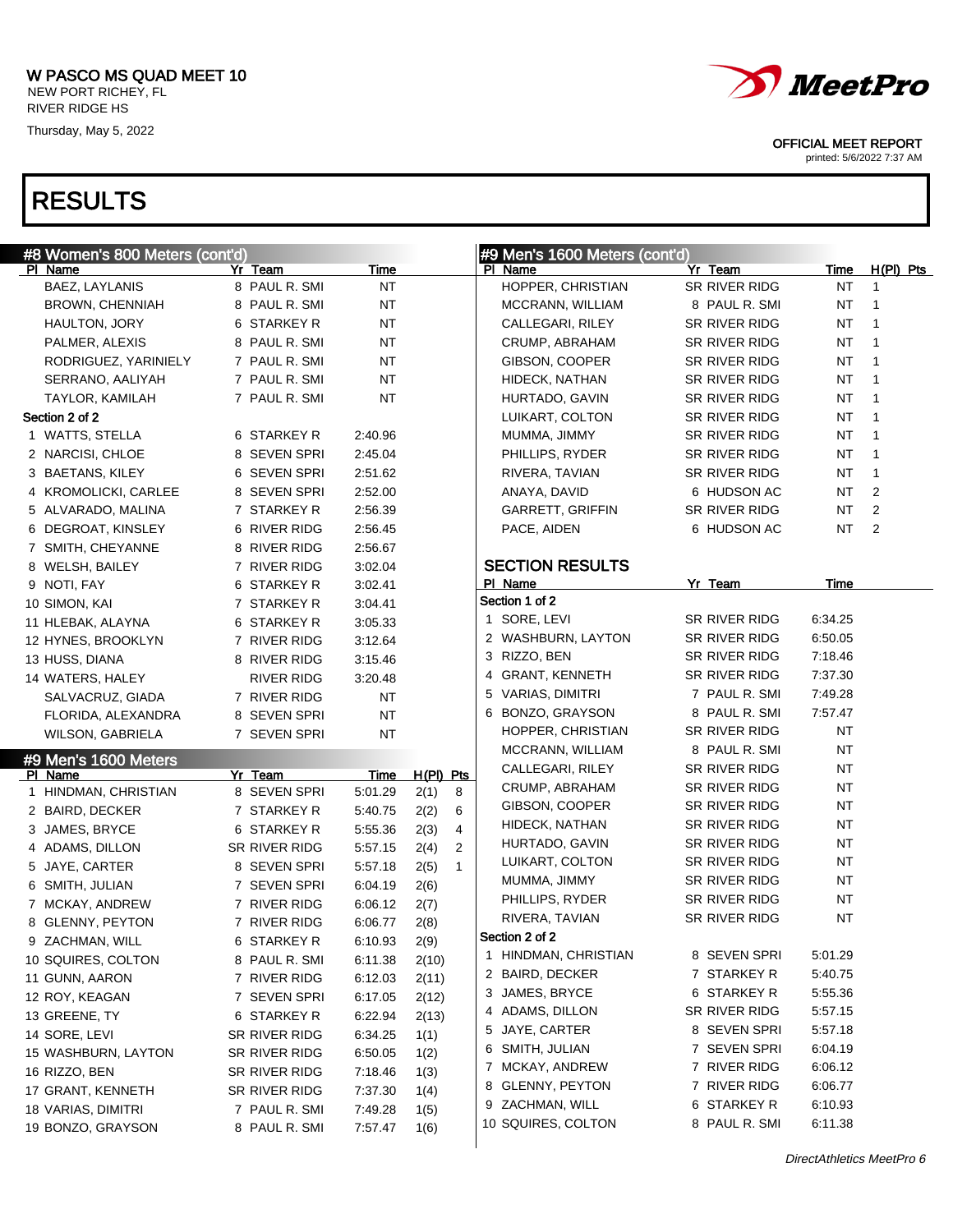RIVER RIDGE HS

Thursday, May 5, 2022



OFFICIAL MEET REPORT

printed: 5/6/2022 7:37 AM

## RESULTS

| #9 Men's 1600 Meters (cont'd) |                          |                          |                      | #11 Men's 100m Hurdles (cont'd)      |                          |                           |
|-------------------------------|--------------------------|--------------------------|----------------------|--------------------------------------|--------------------------|---------------------------|
| PI Name                       | Yr Team                  | Time                     |                      | PI Name                              | Yr Team                  | Time                      |
| 11 GUNN, AARON                | 7 RIVER RIDG             | 6:12.03                  |                      | 2 MCCAFFREY, CHRIS                   | 6 STARKEY R              | 19.10                     |
| 12 ROY, KEAGAN                | 7 SEVEN SPRI             | 6:17.05                  |                      | 3 DANIELS, SHAWN                     | 7 PAUL R. SMI            | 20.40                     |
| 13 GREENE, TY                 | 6 STARKEY R              | 6:22.94                  |                      | 4 JACOBS, CHRISTOPHER                | 6 STARKEY R              | 21.05                     |
| ANAYA, DAVID                  | 6 HUDSON AC              | NT                       |                      | <b>MOBLEY, KENTON</b>                | 7 SEVEN SPRI             | <b>NT</b>                 |
| <b>GARRETT, GRIFFIN</b>       | SR RIVER RIDG            | <b>NT</b>                |                      | MIRANDA, BRYAN                       | 8 PAUL R. SMI            | <b>NT</b>                 |
| PACE, AIDEN                   | 6 HUDSON AC              | <b>NT</b>                |                      | STEELE, HUNTER                       | 8 PAUL R. SMI            | <b>NT</b>                 |
| #10 Women's 1600 Meters       |                          |                          |                      | Section 2 of 2                       |                          | Wind:<br>(NW)             |
| PI Name                       | Yr Team                  | Time                     | Pts                  | 1 BACKUS, BRYCE                      | 8 SEVEN SPRI             | 14.78                     |
| 1 WATTS, STELLA               | 6 STARKEY R              | 6:08.97                  | 8                    | 2 THOMAS, CAYDEN                     | 8 SEVEN SPRI             | 15.91                     |
| 2 KROMOLICKI, CARLEE          | 8 SEVEN SPRI             | 6:12.52                  | 6                    | 3 RAUCKHORST, NICK                   | SR RIVER RIDG            | 18.08                     |
| 3 DEGROAT, KINSLEY            | 6 RIVER RIDG             | 6:17.86                  | 4                    | 4 LONG, JACK                         | 7 STARKEY R              | 18.90                     |
| 4 BRANDENBURG, PAIGE          | 6 STARKEY R              | 6:44.87                  | $\overline{2}$       | 5 CASAREZ, KOLTEN                    | 7 SEVEN SPRI             | 19.26                     |
| 5 KERVIN, VANESSA             | 6 PAUL R. SMI            | 6:48.51                  | 1                    | BROWN, O'DELL                        | 8 HUDSON AC              | NT                        |
| 6 ZARAZUA, VALERY             | 7 PAUL R. SMI            | 6:49.36                  |                      | PHILLIPS, RYDER                      | SR RIVER RIDG            | <b>NT</b>                 |
| 7 WILSON, GABRIELA            | 7 SEVEN SPRI             | 6:49.39                  |                      | ANDUJAR, JOWELL                      | 7 HUDSON AC              | <b>NT</b>                 |
| 8 WACHTEL, MADELINE           | 7 RIVER RIDG             | 6:55.18                  |                      | #12 Women's 100m Hurdles             |                          |                           |
| 9 WOLFINGER, SERENA           | 7 PAUL R. SMI            | 7:29.16                  |                      | PI Name                              | Yr Team                  | $H(PI)$ Pts<br>Time       |
| 10 JAMES, OLIVIA              | 8 RIVER RIDG             | 7:29.48                  |                      | STUBBENDICK, KIRSTEN<br>$\mathbf{1}$ | 7 RIVER RIDG             | 18.30 (NW)<br>2(1)<br>8   |
| 11 MILA, FOUT                 | 6 RIVER RIDG             | 8:19.40                  |                      | 2 CRENSHAW, JIREH                    | 7 SEVEN SPRI 19.09 (NW)  | 2(2)<br>6                 |
| WOLFINGER, ALLIE-JO           | 7 PAUL R. SMI            | <b>NT</b>                |                      | 3 POWE, KAITLYN                      | 8 PAUL R. SMI 19.14 (NW) | 4<br>1(1)                 |
| SOSH, KALKI                   | 8 RIVER RIDG             | <b>NT</b>                |                      | 4 HUNTER, MALAYA                     | 7 SEVEN SPRI 19.30 (NW)  | 2<br>2(3)                 |
| HEDGES, EMMA                  | 6 RIVER RIDG             | <b>NT</b>                |                      | 5 HUNTER, TANIA                      | 7 SEVEN SPRI 19.67 (NW)  | $\mathbf{1}$<br>2(4)      |
| NEBRASKI, MARGARET            | 7 RIVER RIDG             | <b>NT</b>                |                      | 6 KENDRICK, ARYANNA                  | 7 PAUL R. SMI 19.69 (NW) | 1(2)                      |
|                               |                          |                          |                      | 7 MATHIS, KAYLEIGH                   | 6 STARKEY R              | 19.95 (NW)<br>1(3)        |
| #11 Men's 100m Hurdles        |                          |                          |                      | 8 CHATMAN, AVERY                     | 8 RIVER RIDG 20.41 (NW)  | 2(5)                      |
| PI Name                       | Yr Team                  | Time                     | $H(PI)$ Pts          | 9 SCATES, ZYON                       | 8 RIVER RIDG 21.01 (NW)  | 2(6)                      |
| 1 BACKUS, BRYCE               | 8 SEVEN SPRI 14.78 (NW)  |                          | 2(1)<br>8            | 10 AMENDOLA, MADELYN                 | 6 STARKEY R              | 21.02 (NW)<br>1(4)        |
| 2 THOMAS, CAYDEN              |                          | 8 SEVEN SPRI 15.91 (NW)  | 2(2)<br>6            | 11 MARTINEZ, ALANI                   | 9 SEVEN SPRI 21.69 (NW)  | 2(7)                      |
| 3 RAUCKHORST, NICK            | SR RIVER RIDG            | 18.08 (NW)               | 2(3)<br>4            | 12 WARD, ZA'NIA                      | 7 PAUL R. SMI 21.86 (NW) | 1(5)                      |
| 4 LONG, JACK                  | 7 STARKEY R              | 18.90 (NW)               | 2(4)<br>2            | 13 COLON, MALENA                     | 6 STARKEY R              | 22.01 (NW)<br>1(6)        |
| 5 BECHTLE, MATEO              |                          | 8 PAUL R. SMI 18.90 (NW) | 1(1)<br>$\mathbf{1}$ | 14 MOSCA, ALEXA                      | 6 STARKEY R              | 23.81 (NW)<br>1(7)        |
| 6 MCCAFFREY, CHRIS            | 6 STARKEY R              | 19.10 (NW)               | 1(2)                 | MINNIEFIELD, KAMILEE                 | 7 PAUL R. SMI            | NT (NW)<br>$\mathbf{1}$   |
| 7 CASAREZ, KOLTEN             |                          | 7 SEVEN SPRI 19.26 (NW)  | 2(5)                 | HYNES, BROOKLYN                      | 7 RIVER RIDG             | NT (NW)<br>$\overline{2}$ |
| 8 DANIELS, SHAWN              | 7 PAUL R. SMI 20.40 (NW) |                          | 1(3)                 |                                      |                          |                           |
| 9 JACOBS, CHRISTOPHER         | 6 STARKEY R              | 21.05 (NW)               | 1(4)                 | <b>SECTION RESULTS</b>               |                          |                           |
| MOBLEY, KENTON                |                          | 7 SEVEN SPRI NT (NW)     | 1                    | PI Name                              | Yr Team                  | Time                      |
| MIRANDA, BRYAN                | 8 PAUL R. SMI            | NT (NW)                  | $\mathbf{1}$         | Section 1 of 2                       |                          | Wind: (NW)                |
| STEELE, HUNTER                | 8 PAUL R. SMI            | NT (NW)                  | 1                    | 1 POWE, KAITLYN                      | 8 PAUL R. SMI            | 19.14                     |
| BROWN, O'DELL                 | 8 HUDSON AC              | NT (NW)                  | 2                    | 2 KENDRICK, ARYANNA                  | 7 PAUL R. SMI            | 19.69                     |
| PHILLIPS, RYDER               | SR RIVER RIDG            | NT (NW)                  | 2                    | 3 MATHIS, KAYLEIGH                   | 6 STARKEY R              | 19.95                     |
| ANDUJAR, JOWELL               | 7 HUDSON AC              | NT (NW)                  | 2                    | 4 AMENDOLA, MADELYN                  | 6 STARKEY R              | 21.02                     |
|                               |                          |                          |                      | 5 WARD, ZA'NIA                       | 7 PAUL R. SMI            | 21.86                     |
| <b>SECTION RESULTS</b>        |                          |                          |                      | 6 COLON, MALENA                      | 6 STARKEY R              | 22.01                     |
| PI Name                       | Yr Team                  | Time                     |                      | 7 MOSCA, ALEXA                       | 6 STARKEY R              | 23.81                     |
| Section 1 of 2                |                          |                          | Wind: (NW)           | MINNIEFIELD, KAMILEE                 | 7 PAUL R. SMI            | <b>NT</b>                 |
| 1 BECHTLE, MATEO              | 8 PAUL R. SMI            | 18.90                    |                      | Section 2 of 2                       |                          | Wind: (NW)                |
|                               |                          |                          |                      |                                      |                          |                           |

DirectAthletics MeetPro 7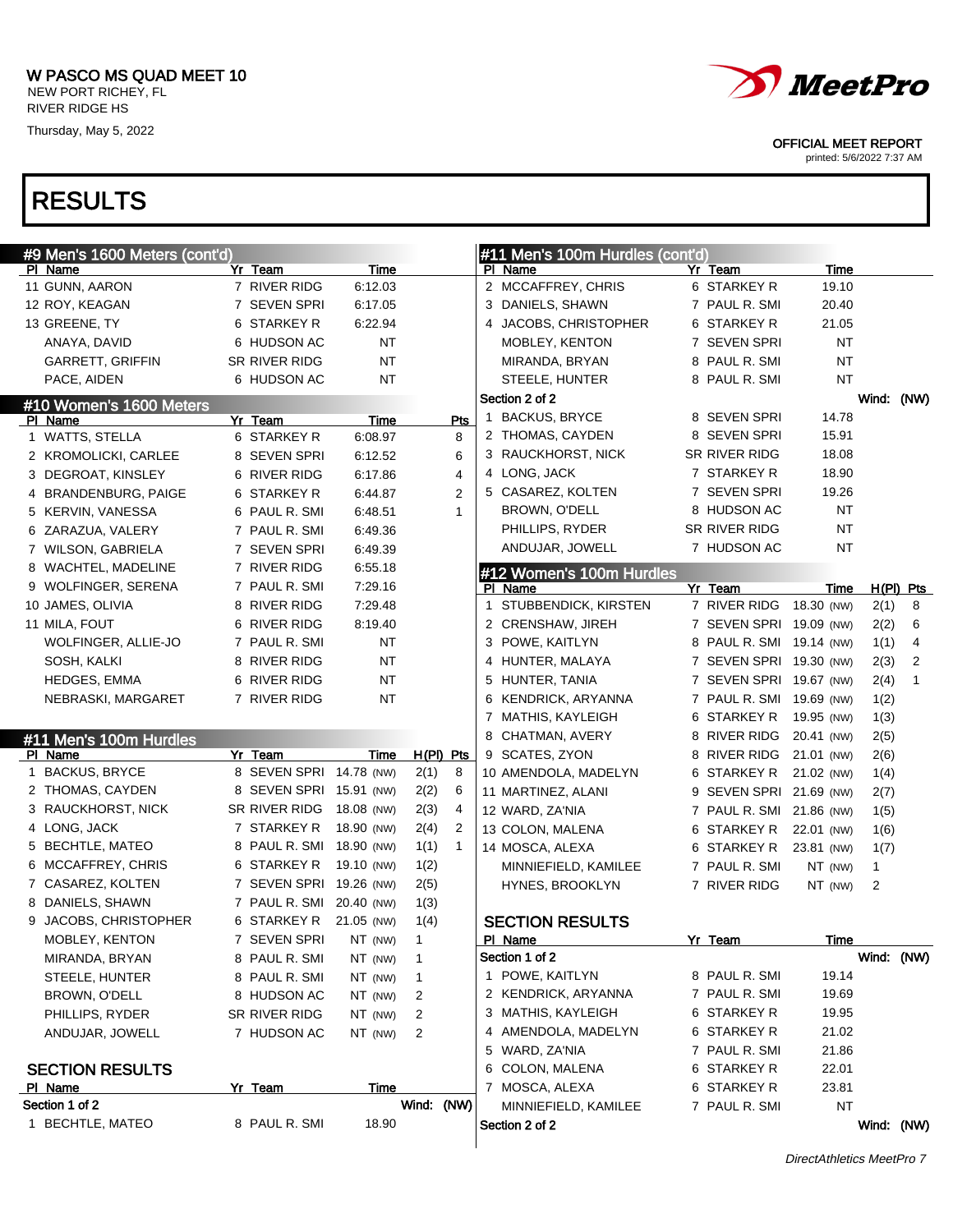

OFFICIAL MEET REPORT

printed: 5/6/2022 7:37 AM

| #12 Women's 100m Hurdles (cont'd) |                       |                             |                | #15 Men's $4 \times 400$ m Relay (cont'd)       |                         |                                    |                 |
|-----------------------------------|-----------------------|-----------------------------|----------------|-------------------------------------------------|-------------------------|------------------------------------|-----------------|
| PI Name                           | Yr Team               | Time                        |                | PI Team                                         |                         | Time                               | Pts             |
| 1 STUBBENDICK, KIRSTEN            | 7 RIVER RIDG          | 18.30                       |                | HUDSON ACADEMY (A)                              |                         | <b>NT</b>                          |                 |
| 2 CRENSHAW, JIREH                 | 7 SEVEN SPRI          | 19.09                       |                | 1) BRYANT, COLE 6                               | 2) DEAROLF, ETHAN 6     |                                    |                 |
| 3 HUNTER, MALAYA                  | 7 SEVEN SPRI          | 19.30                       |                | 3) HASTY, CRUZ 6                                | 4) XIAO, KEITH 6        |                                    |                 |
| 4 HUNTER, TANIA                   | 7 SEVEN SPRI          | 19.67                       |                | PAUL R. SMITH MIDDLE SCHOOL (A)                 |                         | NT                                 |                 |
| 5 CHATMAN, AVERY                  | 8 RIVER RIDG          | 20.41                       |                | 1) BROWN, MIKHA 8                               | 2) FOWLER, DUSTIN 7     |                                    |                 |
| 6 SCATES, ZYON                    | 8 RIVER RIDG          | 21.01                       |                | 3) SVAY-MAKOWSKI, DEMETREUS 4) CHAMBERS, CODY 8 |                         |                                    |                 |
| 7 MARTINEZ, ALANI                 | 9 SEVEN SPRI          | 21.69                       |                |                                                 |                         |                                    |                 |
| HYNES, BROOKLYN                   | 7 RIVER RIDG          | NT                          |                | #16 Women's 800m SMR                            |                         |                                    |                 |
| #13 Men's 4 x 100m Relay          |                       |                             |                | PI Team<br>1 RIVER RIDGE MIDDLE SCHOOL (A)      |                         | <b>Time</b><br>2:09.11             | Pts<br>8        |
| PI Team                           |                       | Time                        | Pts            |                                                 |                         |                                    |                 |
| 1 RIVER RIDGE MIDDLE SCHOOL (A)   |                       | 49.79                       | 8              | 1) TAYLOR, KISHAR 7                             |                         | 2) MORROW, MAKAYLA 8               |                 |
| 2 SEVEN SPRINGS MIDDLE SCHOOL (A) |                       | 50.62                       | 6              | 3) CHATMAN, AVERY 8                             |                         | 4) KURPEJOVIC, SEJLA 6             |                 |
| 1) SIMMS, CORY 8                  | 2) THOMAS, CAYDEN 8   |                             |                | 2 SEVEN SPRINGS MIDDLE SCHOOL (A)               |                         | 2:12.80                            | 6               |
| 3) MULCARE, EVAN 8                |                       | 4) PEABODY, ROBERT 8        |                | 1) ELLIS, TAYSHAUNA 7                           | 2) CAMPOS, KAILY 7      |                                    |                 |
| 3 PAUL R. SMITH MIDDLE SCHOOL (A) |                       | 52.82                       | 4              | 3) DELGADO, VICTORIA 8                          | 4) BAETANS, KILEY 6     |                                    |                 |
| 1) MIRANDA, BRYAN 8               | 2) BROWN, MIKHA 8     |                             |                | 3 STARKEY RANCH K-8 SCHOOL (A)                  |                         | 2:15.92                            | 4               |
| 3) DARNELL, GAVIN 8               | 4) FOWLER, DUSTIN 7   |                             |                | 1) ROBERTS, MACIE 6                             | 2) MOSCA, SIENNA 7      |                                    |                 |
| 4 STARKEY RANCH K-8 SCHOOL (A)    |                       | 54.99                       | $\overline{2}$ | 3) MILLER, KARSYN 7                             |                         | 4) ALVARADO, MALINA 7              |                 |
| 1) LONG, JACK 7                   | 2) WELLS, MARIELLE 6  |                             |                | 4 PAUL R. SMITH MIDDLE SCHOOL (A)               |                         | 2:16.85                            | 2               |
| 3) BURGOHY, ELIJAH 6              | 4) MILANI, DONNY 6    |                             |                | 1) KERVIN, VANESSA 6                            |                         | 2) WINTHROP, KEMYAH 7              |                 |
|                                   |                       |                             |                | 3) ZARAZUA, VALERY 7                            | 4) RUCKER, EMILEE 8     |                                    |                 |
| #14 Women's 4 x 100m Relay        |                       |                             |                |                                                 |                         |                                    |                 |
| PI Team                           |                       | Time                        | <u>Pts</u>     | #17 Men's High Jump                             |                         |                                    |                 |
| 1 RIVER RIDGE MIDDLE SCHOOL (A)   |                       | 54.72                       | 8              | PI Name<br>1 PEABODY, ROBERT                    | Yr Team<br>8 SEVEN SPRI | <b>Mark</b><br>1.60m               | <u>Pts</u><br>8 |
| 1) TAYLOR, KISHAR 7               |                       | 2) MORROW, MAKAYLA 8        |                | 2 BACKUS, BRYCE                                 | 8 SEVEN SPRI            | 1.55m                              | 6               |
| 3) KURPEJOVIC, SEJLA 6            | 4) CHATMAN, AVERY 8   |                             |                | 3 THOMAS, CAYDEN                                | 8 SEVEN SPRI            | 1.55m                              | 4               |
| 2 SEVEN SPRINGS MIDDLE SCHOOL (A) |                       | 59.38                       | 6              | 4 SIMMS, CORY                                   | 8 SEVEN SPRI            | 1.55m                              | $\overline{c}$  |
| 1) MARTINEZ, ALANI 9              |                       | 2) DELGADO, VICTORIA 8      |                | 5 KING, DAREAL                                  | 8 RIVER RIDG            | 1.50m                              | $\mathbf{1}$    |
| 3) CAMPOS, KAILY 7                | 4) ELLIS, TAYSHAUNA 7 |                             |                | 6 RIVERA, JEREMIAH                              | SR RIVER RIDG           | 1.45m                              |                 |
| 3 PAUL R. SMITH MIDDLE SCHOOL (A) |                       | 1:00.73                     | 4              | 7 TILLMAN, PHARAOH                              | 7 RIVER RIDG            | 1.40m                              |                 |
| 1) KERVIN, VANESSA 6              | 2) LITTLE, KAYLANA 7  |                             |                |                                                 |                         |                                    |                 |
| 3) WARD, ZA'NIA 7                 | 4) POWE, KAITLYN 8    |                             |                | 8 KING, NOAH<br>9 LONG, JACK                    | SR RIVER RIDG           | 1.40m                              |                 |
| 4 STARKEY RANCH K-8 SCHOOL (A)    |                       | 1:03.77                     | $\overline{2}$ |                                                 | 7 STARKEY R             | 1.40m                              |                 |
| 1) HARVEY, BAILEY 6               | 2) ALERS, AUNNIKA 7   |                             |                | MIRANDA, BRYAN                                  | 8 PAUL R. SMI           | <b>NH</b>                          |                 |
| 3) GRAHAM, KAELYN 6               | 4) MAIN, MALIA 6      |                             |                | MCCRANN, WILLIAM                                | 8 PAUL R. SMI           | <b>NH</b>                          |                 |
|                                   |                       |                             |                | DANIELS, SHAWN                                  | 7 PAUL R. SMI           | <b>NH</b>                          |                 |
| #15 Men's 4 x 400m Relay          |                       |                             |                | <b>BECHTLE, MATEO</b>                           | 8 PAUL R. SMI           | ΝH                                 |                 |
| PI Team                           |                       | Time                        | Pts            | ZELLER, PARKER                                  | 7 STARKEY R             | <b>NH</b>                          |                 |
| 1 RIVER RIDGE MIDDLE SCHOOL (A)   |                       | 4:01.30                     | 8              | BROWN, O'DELL                                   | 8 HUDSON AC             | <b>NH</b>                          |                 |
| 2 SEVEN SPRINGS MIDDLE SCHOOL (A) |                       | 4:06.20                     | 6              | BOSSONE, DAVID                                  | 6 STARKEY R             | <b>NH</b>                          |                 |
| 1) TONGCO, JESSE 7                |                       | 2) REIFENSTEIN, CHRISTIAN 7 |                | NIGHTINGALE, BRICE                              | 7 HUDSON AC             | <b>NH</b>                          |                 |
| 3) RAWLINGS, LOGAN 8              |                       | 4) HINDMAN, CHRISTIAN 8     |                | <b>BOSTIC, CHRISTOPHER</b>                      | 7 HUDSON AC             | <b>NH</b>                          |                 |
| 3 STARKEY RANCH K-8 SCHOOL (A)    |                       | 4:51.20                     | 4              |                                                 |                         |                                    |                 |
| 1) MILANI, DONNY 6                |                       | 2) MCCAFFREY, CHRIS 6       |                | #18 Women's High Jump                           |                         |                                    |                 |
| 3) ZELLER, PARKER 7               | 4) LONG, JACK 7       |                             |                | PI Name                                         | Yr Team                 | <b>Mark</b>                        | <u>Pts</u>      |
|                                   |                       |                             |                | 1 BERNHARDT, JAIDYN                             | 8 RIVER RIDG            | 1.40m                              | 8               |
|                                   |                       |                             |                | 2 KURPEJOVIC, SEJLA                             | 6 RIVER RIDG            | 1.35m<br>DirectAthletics MeetPro 8 | 6               |
|                                   |                       |                             |                |                                                 |                         |                                    |                 |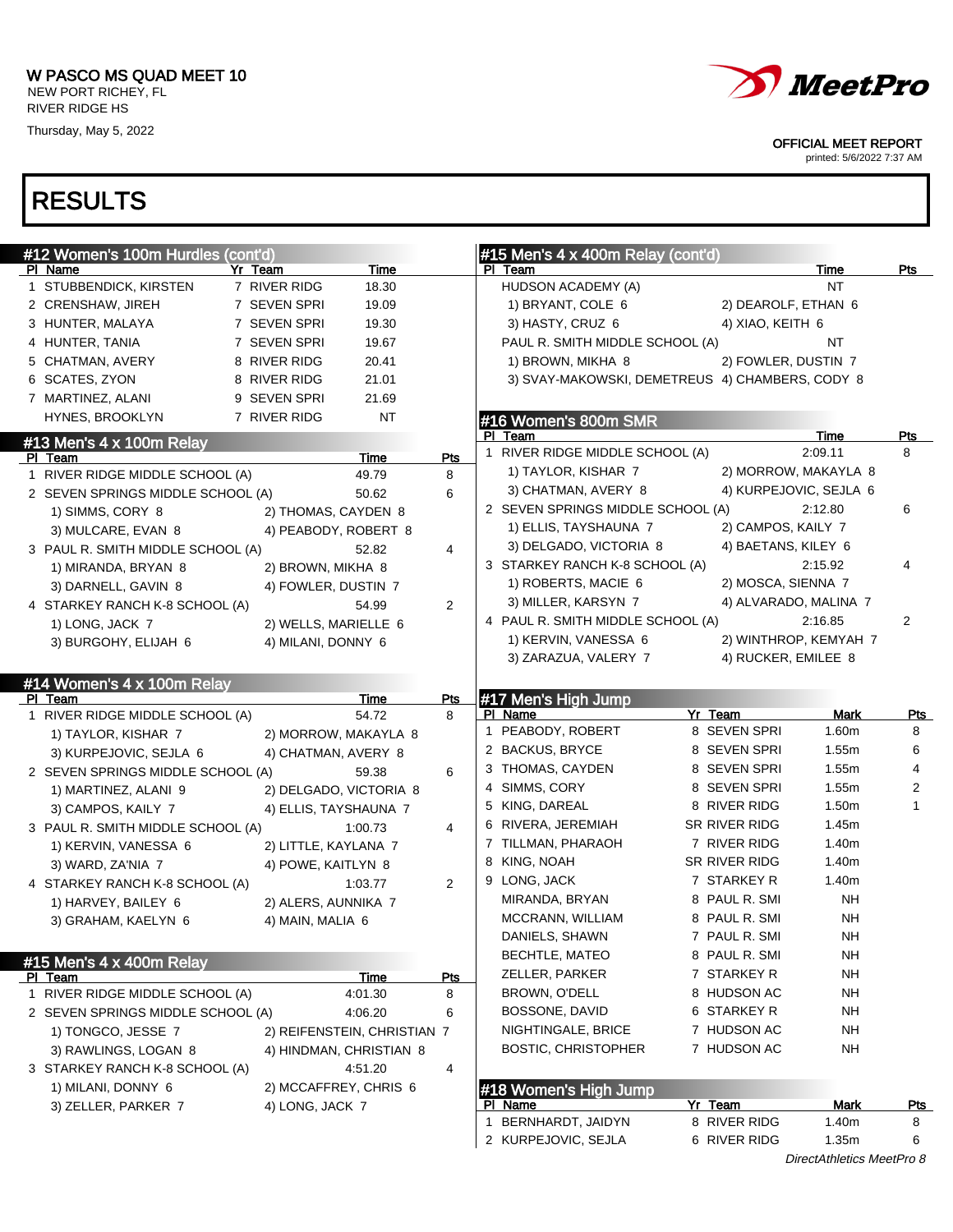# RESULTS

| <i>MeetPro</i> |  |
|----------------|--|
|----------------|--|

OFFICIAL MEET REPORT

|                  | #18 Women's High Jump (cont'd) |   |                   |              |             |                |              | #19 Men's Long Jump (cont'd) |                         |              |         |                |                |
|------------------|--------------------------------|---|-------------------|--------------|-------------|----------------|--------------|------------------------------|-------------------------|--------------|---------|----------------|----------------|
| PI Name          |                                |   | Yr Team           |              | <b>Mark</b> |                | Pts          | PI Name                      | Yr Team                 |              | Mark    |                |                |
| 3 WARD, ZA'NIA   |                                |   | 7 PAUL R. SMI     |              | 1.25m       |                | 4            | 8 TONGCO, JESSE              | 7 SEVEN SPRI            | 3.86m (NW)   |         |                |                |
| 4 SIMON, KAI     |                                |   | 7 STARKEY R       |              | 1.25m       |                | 2            | NIGHTINGALE, BRICE           | 7 HUDSON AC             |              | NM (NW) |                |                |
|                  | 5 FURGUSON, AVA                |   | 7 SEVEN SPRI      |              | 1.20m       |                | $\mathbf{1}$ | <b>HASTY, CHASE</b>          | 7 HUDSON AC             |              | NM (NW) |                |                |
|                  | 6 CUCHTA, HAILEY               |   | 8 SEVEN SPRI      |              | 1.20m       |                |              | Flight 2 of 2                |                         |              |         |                |                |
|                  | 7 FRANCISCO, JAYMELEEE         | 8 | <b>SEVEN SPRI</b> |              | 1.15m       |                |              | 1 CLOUSE, JONAH              | SR RIVER RIDG           | 4.52m (NW)   |         |                |                |
|                  | 7 CALDER, JAYANAH              | 6 | <b>STARKEY R</b>  |              | 1.15m       |                |              | 2 QUINTANA, JAIDEN           | SR RIVER RIDG           | 4.45m (NW)   |         |                |                |
| 9 POWE, KAITLYN  |                                | 8 | PAUL R. SMI       |              | 1.15m       |                |              | 3 LOPEZ, ALEX                | SR RIVER RIDG           | $4.01m$ (NW) |         |                |                |
|                  | 10 THOMAS, GABRIELLA           |   | 8 PAUL R. SMI     |              | 1.15m       |                |              | 4 JACOBS, CHRISTOPHER        | 6 STARKEY R             | 3.69m (NW)   |         |                |                |
|                  | ALERS, AUNNIKA                 |   | 7 STARKEY R       |              | <b>NH</b>   |                |              | 5 JOHNSON, JAKE              | 8 PAUL R. SMI           | $3.01m$ (NW) |         |                |                |
|                  | ZARAZUA, VALERY                |   | 7 PAUL R. SMI     |              | <b>NH</b>   |                |              | MACH, NGUYEN                 | 7 PAUL R. SMI           |              | NM (NW) |                |                |
| SOSH, KALKI      |                                |   | 8 RIVER RIDG      |              | <b>NH</b>   |                |              | CHAMBERS, CODY               | 8 PAUL R. SMI           |              | NM (NW) |                |                |
|                  | SCHNEIDER, GISELLE             |   | 7 STARKEY R       |              | <b>NH</b>   |                |              | LANDERS, ASHTON              | 8 HUDSON AC             |              | NM (NW) |                |                |
|                  | HANKA, KATELYN                 |   | 7 RIVER RIDG      |              | <b>NH</b>   |                |              | MEREDITY, AIDEN              | 6 HUDSON AC             |              | NM (NW) |                |                |
|                  | NARCISI, CHLOE                 |   | 8 SEVEN SPRI      |              | <b>NH</b>   |                |              | #20 Women's Long Jump        |                         |              |         |                |                |
|                  |                                |   |                   |              |             |                |              | PI Name                      | Yr Team                 |              |         | Mark F(PI) Pts |                |
|                  | #19 Men's Long Jump            |   |                   |              |             |                |              | 1 LOVE, SYDNEY               | 8 SEVEN SPRI            | $4.41m$ (NW) |         | 1(1)           | 8              |
| PI Name          |                                |   | Yr Team           |              |             | Mark F(PI) Pts |              | 2 MILLER, KARSYN             | 7 STARKEY R             | $4.32m$ (NW) |         | 1(2)           | 6              |
| 1 KING, DAREAL   |                                |   | 8 RIVER RIDG      | 4.98m (NW)   |             | 1(1)           | 8            | 3 MORROW, MAKAYLA            | 8 RIVER RIDG            | 4.07m (NW)   |         | 1(3)           | 4              |
|                  | 2 THOMAS, CAYDEN               |   | 8 SEVEN SPRI      | 4.95m (NW)   |             | 1(2)           | 6            | 4 HUNTER, MALAYA             | 7 SEVEN SPRI            | 3.92m (NW)   |         | 1(4)           | $\overline{2}$ |
|                  | 3 PEABODY, ROBERT              |   | 8 SEVEN SPRI      | 4.75m (NW)   |             | 1(3)           | 4            | 5 BELL, EMMA                 | 7 RIVER RIDG            | $3.73m$ (NW) |         | 1(5)           | $\overline{1}$ |
| 4 CLOUSE, JONAH  |                                |   | SR RIVER RIDG     | 4.52m (NW)   |             | 2(1)           | 2            | 6 DELGADO, VICTORIA          | 8 SEVEN SPRI            | 3.69m (NW)   |         | 1(6)           |                |
|                  | 5 QUINTANA, JAIDEN             |   | SR RIVER RIDG     | 4.45m (NW)   |             | 2(2)           | -1           | 7 WHITAKER, MADISON          | 7 SEVEN SPRI            | $3.62m$ (NW) |         | 1(7)           |                |
| 6 MILANI, DONNY  |                                |   | 6 STARKEY R       | 4.12m (NW)   |             | 1(4)           |              | 8 MCLEAN, TEJAD              | 8 RIVER RIDG            | 3.59m (NW)   |         | 2(1)           |                |
|                  | 7 DANIELS, SHAWN               |   | 7 PAUL R. SMI     | 4.06m (NW)   |             | 1(5)           |              | 9 FREYEN-ANGEL, JAIDEN       | 8 PAUL R. SMI           | 3.50m (NW)   |         | 2(2)           |                |
| 8 LOPEZ, ALEX    |                                |   | SR RIVER RIDG     | $4.01m$ (NW) |             | 2(3)           |              | 10 SAMPSON, HANNAH           | 6 STARKEY R             | $3.38m$ (NW) |         | 2(3)           |                |
|                  | 9 GONZALEZ, DYLAN              |   | 6 STARKEY R       | 3.89m (NW)   |             | 1(6)           |              | 11 KENDRICK, ARYANNA         | 7 PAUL R. SMI           | 3.35m (NW)   |         | 1(8)           |                |
|                  | 10 MOBLEY, KENTON              |   | 7 SEVEN SPRI      | 3.87m (NW)   |             | 1(7)           |              | 12 DEGENNARO, OLIVIA         | 6 RIVER RIDG            | $3.18m$ (NW) |         | 2(4)           |                |
| 11 TONGCO, JESSE |                                |   | 7 SEVEN SPRI      | 3.86m (NW)   |             | 1(8)           |              | 13 PALMER, ALEXIS            | 8 PAUL R. SMI           | $2.91m$ (NW) |         | 2(5)           |                |
|                  | 12 JACOBS, CHRISTOPHER         |   | 6 STARKEY R       | 3.69m (NW)   |             | 2(4)           |              | 14 BOTARELLI, FABIANA        | 6 STARKEY R             | 2.90m (NW)   |         | 2(6)           |                |
| 13 JOHNSON, JAKE |                                |   | 8 PAUL R. SMI     | $3.01m$ (NW) |             | 2(5)           |              | 15 POWE, KIERSTON            | 8 PAUL R. SMI           | 2.56m (NW)   |         | 2(7)           |                |
|                  | NIGHTINGALE, BRICE             |   | 7 HUDSON AC       |              | NM (NW)     | $\mathbf{1}$   |              | LASCANO, SARBELLIA           | 7 STARKEY R             |              | NM (NW) | $\overline{2}$ |                |
|                  | HASTY, CHASE                   |   | 7 HUDSON AC       |              | NM (NW)     | $\mathbf{1}$   |              |                              |                         |              |         |                |                |
|                  | LANDERS, ASHTON                |   | 8 HUDSON AC       |              | NM (NW)     | $\overline{2}$ |              | <b>FLIGHT RESULTS</b>        |                         |              |         |                |                |
|                  | CHAMBERS, CODY                 |   | 8 PAUL R. SMI     |              | NM (NW)     | - 2            |              | PI Name                      | Yr Team                 |              | Mark    |                |                |
|                  | MACH, NGUYEN                   |   | 7 PAUL R. SMI     |              | NM (NW)     | $\overline{2}$ |              | Flight 1 of 2                |                         |              |         |                |                |
|                  | MEREDITY, AIDEN                |   | 6 HUDSON AC       |              | NM (NW)     | 2              |              | 1 LOVE, SYDNEY               | 8 SEVEN SPRI 4.41m (NW) |              |         |                |                |
|                  |                                |   |                   |              |             |                |              | 2 MILLER, KARSYN             | 7 STARKEY R             | 4.32m (NW)   |         |                |                |
|                  | <b>FLIGHT RESULTS</b>          |   |                   |              |             |                |              | 3 MORROW, MAKAYLA            | 8 RIVER RIDG            | 4.07m (NW)   |         |                |                |
| PI Name          |                                |   | Yr Team           |              | <b>Mark</b> |                |              | 4 HUNTER, MALAYA             | 7 SEVEN SPRI            | 3.92m (NW)   |         |                |                |
| Flight 1 of 2    |                                |   |                   |              |             |                |              | 5 BELL, EMMA                 | 7 RIVER RIDG            | 3.73m (NW)   |         |                |                |
| 1 KING, DAREAL   |                                |   | 8 RIVER RIDG      | 4.98m (NW)   |             |                |              | 6 DELGADO, VICTORIA          | 8 SEVEN SPRI            | 3.69m (NW)   |         |                |                |
|                  | 2 THOMAS, CAYDEN               |   | 8 SEVEN SPRI      | 4.95m (NW)   |             |                |              | 7 WHITAKER, MADISON          | 7 SEVEN SPRI            | 3.62m (NW)   |         |                |                |
|                  | 3 PEABODY, ROBERT              |   | 8 SEVEN SPRI      | 4.75m (NW)   |             |                |              | 8 KENDRICK, ARYANNA          | 7 PAUL R. SMI           | $3.35m$ (NW) |         |                |                |
| 4 MILANI, DONNY  |                                |   | 6 STARKEY R       | 4.12m (NW)   |             |                |              | Flight 2 of 2                |                         |              |         |                |                |
|                  | 5 DANIELS, SHAWN               |   | 7 PAUL R. SMI     | 4.06m (NW)   |             |                |              | 1 MCLEAN, TEJAD              | 8 RIVER RIDG            | 3.59m (NW)   |         |                |                |
|                  | 6 GONZALEZ, DYLAN              |   | 6 STARKEY R       | 3.89m (NW)   |             |                |              | 2 FREYEN-ANGEL, JAIDEN       | 8 PAUL R. SMI           | 3.50m (NW)   |         |                |                |
|                  | 7 MOBLEY, KENTON               |   | 7 SEVEN SPRI      | $3.87m$ (NW) |             |                |              |                              |                         |              |         |                |                |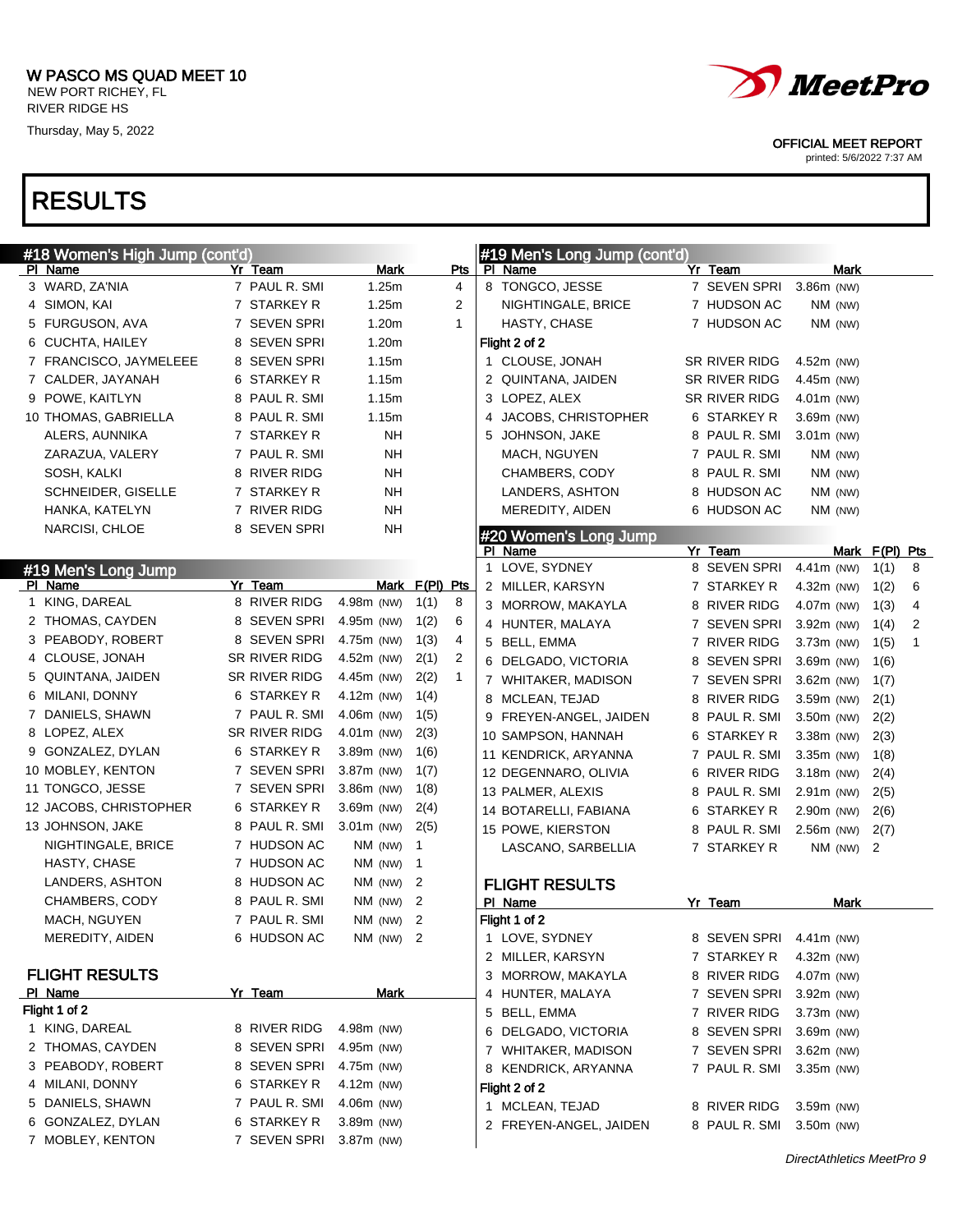

OFFICIAL MEET REPORT

printed: 5/6/2022 7:37 AM

| #20 Women's Long Jump (cont'd)                                 |               |              |                |              | #21 Men's Shot Put (cont'd)                |                               |                |                |              |
|----------------------------------------------------------------|---------------|--------------|----------------|--------------|--------------------------------------------|-------------------------------|----------------|----------------|--------------|
| PI Name                                                        | Yr Team       | Mark         |                |              | PI Name                                    | Yr Team                       | Mark           |                |              |
| 3 SAMPSON, HANNAH                                              | 6 STARKEY R   | 3.38m (NW)   |                |              | 4 LAVALLEY, ELIJAH                         | 8 PAUL R. SMI                 | 7.88m          |                |              |
| 4 DEGENNARO, OLIVIA                                            | 6 RIVER RIDG  | $3.18m$ (NW) |                |              | 5 MOUZON, MARCUS                           | 7 STARKEY R                   | 7.21m          |                |              |
| 5 PALMER, ALEXIS                                               | 8 PAUL R. SMI | $2.91m$ (NW) |                |              | 6 WILSON, CARTER                           | 6 STARKEY R                   | 7.18m          |                |              |
| 6 BOTARELLI, FABIANA                                           | 6 STARKEY R   | 2.90m (NW)   |                |              | 7 CALLEGARI, RILEY                         | SR RIVER RIDG                 | 7.14m          |                |              |
| 7 POWE, KIERSTON                                               | 8 PAUL R. SMI | 2.56m (NW)   |                |              | 8 MERCER, CALEB                            | 6 STARKEY R                   | 6.99m          |                |              |
| LASCANO, SARBELLIA                                             | 7 STARKEY R   | NM (NW)      |                |              | 9 GOSA, RILEY                              | 7 STARKEY R                   | 5.95m          |                |              |
| #21 Men's Shot Put                                             |               |              |                |              | GILLESPIE, CADEN                           | 7 HUDSON AC                   | ΝM             |                |              |
| PI Name                                                        | Yr Team       |              | Mark F(PI) Pts |              | #22 Women's Shot Put                       |                               |                |                |              |
| 1 NORTON, LUCCA                                                | 8 SEVEN SPRI  | 10.94m       | 1(1)           | 8            | PI Name                                    | Yr Team                       |                | Mark F(PI) Pts |              |
| 2 RUSSELL, MATTHEW                                             | 8 SEVEN SPRI  | 10.72m       | 1(2)           | 6            | 1 SANCHEZ, AALIYAH                         | 8 SEVEN SPRI                  | 9.42m          | 1(1)           | 8            |
| 3 THURBER, JAMESON                                             | 8 SEVEN SPRI  | 10.02m       | 1(3)           | 4            | 2 HICKEY, RILEY                            | 8 RIVER RIDG                  | 8.68m          | 1(2)           | 6            |
| 4 ST AUBIN, CAMDEN                                             | SR RIVER RIDG | 9.61m        | 1(4)           | 2            | 3 HITCHCOCK, ANNA                          | 8 RIVER RIDG                  | 8.67m          | 1(3)           | 4            |
| 5 PHILLIPS, RYDER                                              | SR RIVER RIDG | 9.25m        | 2(1)           | $\mathbf{1}$ | 4 JACKSON, LILLIAN                         | 8 RIVER RIDG                  | 8.57m          | 1(4)           | 2            |
| 6 REED, JACKSON                                                | SR RIVER RIDG | 8.80m        | 1(5)           |              | 5 MASON, KENYA                             | 8 SEVEN SPRI                  | 8.50m          | 1(5)           | $\mathbf{1}$ |
| 7 STEELE, HUNTER                                               | 8 PAUL R. SMI | 8.75m        | 1(6)           |              | 6 BROOKE, BLOOMER                          | 8 RIVER RIDG                  | 7.94m          | 1(6)           |              |
| 8 MACY, DEVIN                                                  | 7 SEVEN SPRI  | 8.33m        | 1(7)           |              | 7 MOSCA, SIENNA                            | 7 STARKEY R                   | 7.89m          | 1(7)           |              |
| 9 MCCRANN, WILLIAM                                             | 8 PAUL R. SMI | 8.23m        | 2(2)           |              | 8 THOMAS, GABRIELLA                        | 8 PAUL R. SMI                 | 7.23m          | 2(1)           |              |
| 10 TRAUB-GIESEKE, SEBASTIAN                                    | 8 PAUL R. SMI | 8.00m        | 2(3)           |              | 9 WILSON, MAYAY                            | 8 SEVEN SPRI                  | 7.04m          | 1(8)           |              |
| 11 LAVALLEY, ELIJAH                                            | 8 PAUL R. SMI | 7.88m        | 2(4)           |              | 10 COLON, MALENA                           | 6 STARKEY R                   | 6.95m          | 2(2)           |              |
| 12 MOUZON, MARCUS                                              | 7 STARKEY R   | 7.21m        | 2(5)           |              | 11 MINNIEFIELD, KAMILEE                    | 7 PAUL R. SMI                 | 6.63m          | 2(3)           |              |
| 13 WILSON, CARTER                                              | 6 STARKEY R   | 7.18m        | 2(6)           |              | 12 DELLIS, MARIA                           | 6 STARKEY R                   | 6.58m          | 2(4)           |              |
| 14 CALLEGARI, RILEY                                            | SR RIVER RIDG | 7.14m        | 2(7)           |              | 13 ANDERSON, ANGELINA                      | 8 PAUL R. SMI                 | 6.33m          | 2(5)           |              |
| 15 MERCER, CALEB                                               | 6 STARKEY R   | 6.99m        | 2(8)           |              | 14 PERREAULT, SOPHIA                       | RIVER RIDG                    | 6.13m          | 1(9)           |              |
| 16 GOSA, RILEY                                                 | 7 STARKEY R   | 5.95m        | 2(9)           |              | 15 ANGELO, ISABELLA                        | 7 SEVEN SPRI                  | 6.07m          | 2(6)           |              |
| GONZALEZ, DAN                                                  | 7 HUDSON AC   | NM.          | $\overline{1}$ |              | 16 HARVEY, BAILEY                          | 6 STARKEY R                   | 5.80m          | 2(7)           |              |
| LOURA, CAMERON                                                 | 8 HUDSON AC   | NM 1         |                |              | RIMBLAS LOPEZ, ISREANIS                    | 6 PAUL R. SMI                 | NM 2           |                |              |
| LANDERS, ASHTON                                                | 8 HUDSON AC   | NM 1         |                |              |                                            |                               |                |                |              |
| GILLESPIE, CADEN                                               | 7 HUDSON AC   | NM 2         |                |              | <b>FLIGHT RESULTS</b>                      |                               |                |                |              |
|                                                                |               |              |                |              | PI Name                                    | Yr Team                       | Mark           |                |              |
| <b>FLIGHT RESULTS</b>                                          |               |              |                |              | Flight 1 of 2                              |                               |                |                |              |
| PI Name                                                        | Yr Team       | <b>Mark</b>  |                |              | 1 SANCHEZ, AALIYAH                         | 8 SEVEN SPRI                  | 9.42m          |                |              |
| Flight 1 of 2                                                  |               |              |                |              | 2 HICKEY, RILEY                            | 8 RIVER RIDG                  | 8.68m          |                |              |
| 1 NORTON, LUCCA                                                | 8 SEVEN SPRI  | 10.94m       |                |              | 3 HITCHCOCK, ANNA                          | 8 RIVER RIDG                  | 8.67m          |                |              |
| 2 RUSSELL, MATTHEW                                             | 8 SEVEN SPRI  | 10.72m       |                |              | 4 JACKSON, LILLIAN                         | 8 RIVER RIDG                  | 8.57m          |                |              |
| 3 THURBER, JAMESON                                             | 8 SEVEN SPRI  | 10.02m       |                |              | 5 MASON, KENYA                             | 8 SEVEN SPRI                  | 8.50m          |                |              |
| 4 ST AUBIN, CAMDEN                                             | SR RIVER RIDG | 9.61m        |                |              | 6 BROOKE, BLOOMER                          | 8 RIVER RIDG                  | 7.94m          |                |              |
| 5 REED, JACKSON                                                | SR RIVER RIDG | 8.80m        |                |              | 7 MOSCA, SIENNA                            | 7 STARKEY R                   | 7.89m          |                |              |
| 6 STEELE, HUNTER                                               | 8 PAUL R. SMI | 8.75m        |                |              | 8 WILSON, MAYAY                            | 8 SEVEN SPRI                  | 7.04m          |                |              |
| 7 MACY, DEVIN                                                  | 7 SEVEN SPRI  | 8.33m        |                |              | 9 PERREAULT, SOPHIA                        | RIVER RIDG                    | 6.13m          |                |              |
| GONZALEZ, DAN                                                  | 7 HUDSON AC   | NM           |                |              | Flight 2 of 2                              |                               |                |                |              |
| LOURA, CAMERON                                                 | 8 HUDSON AC   | NM           |                |              | 1 THOMAS, GABRIELLA                        | 8 PAUL R. SMI                 | 7.23m          |                |              |
| <b>LANDERS, ASHTON</b>                                         | 8 HUDSON AC   | NM           |                |              | 2 COLON, MALENA                            | 6 STARKEY R                   | 6.95m          |                |              |
| Flight 2 of 2                                                  |               |              |                |              | 3 MINNIEFIELD, KAMILEE                     | 7 PAUL R. SMI                 | 6.63m          |                |              |
| 1 PHILLIPS, RYDER                                              | SR RIVER RIDG | 9.25m        |                |              | 4 DELLIS, MARIA                            | 6 STARKEY R                   | 6.58m          |                |              |
|                                                                | 8 PAUL R. SMI | 8.23m        |                |              |                                            |                               |                |                |              |
| 2 MCCRANN, WILLIAM<br>3 TRAUB-GIESEKE, SEBASTIAN 8 PAUL R. SMI |               | 8.00m        |                |              | 5 ANDERSON, ANGELINA<br>6 ANGELO, ISABELLA | 8 PAUL R. SMI<br>7 SEVEN SPRI | 6.33m<br>6.07m |                |              |
|                                                                |               |              |                |              |                                            |                               |                |                |              |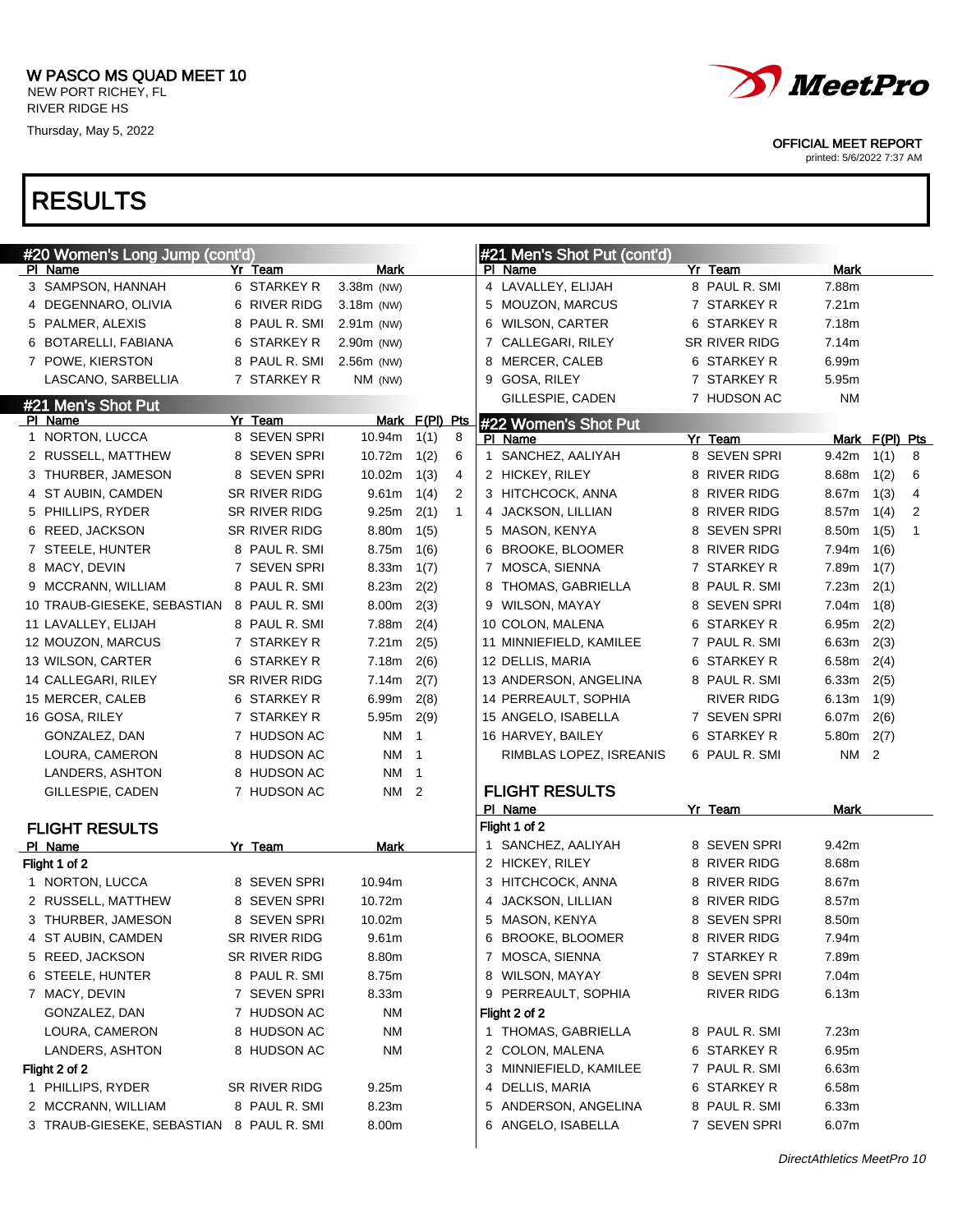

#23 Men's Discus<br>PL Name

FLIGHT RESULTS

Flight 1 of 2



5 PALMER, ALEXIS 8 PAUL R. SMI 10.65m 6 THOMAS, GABRIELLA 8 PAUL R. SMI 9.74m 7 STAWECKI, KATIE 8 SEVEN SPRI 8.24m MINNIEFIELD, KAMILEE 7 PAUL R. SMI NM

| Flight 2 of 2                            |               |           |
|------------------------------------------|---------------|-----------|
| 1 TRAUB-GIESEKE, SEBASTIAN 8 PAUL R, SMI |               | 22.00m    |
| 2 MOUZON, MARCUS                         | 7 STARKEY R   | 16.42m    |
| 3 LAVALLEY, ELIJAH                       | 8 PAUL R. SMI | 15.64m    |
| 4 GOSA, RILEY                            | 7 STARKEY R   | 15.03m    |
| 5 JOHNSON, BRETT                         | 7 PAUL R. SMI | 13.49m    |
| GILLESPIE. CADEN                         | 7 HUDSON AC   | <b>NM</b> |
| <b>CLAYTON, GIOVANNI</b>                 | 7 PAUL R. SMI | <b>NM</b> |



OFFICIAL MEET REPORT